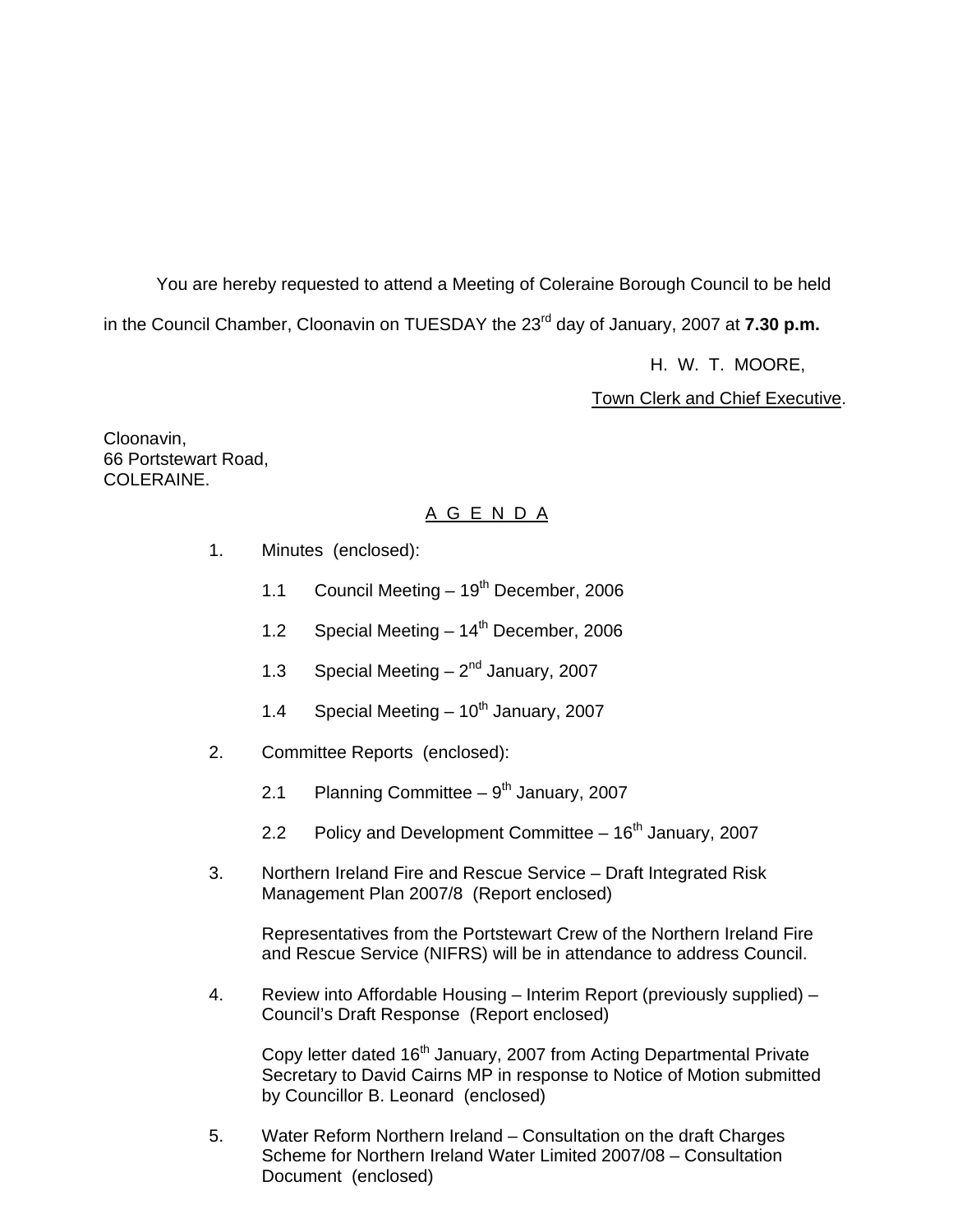- 6. Consultation List (enclosed)
- 7. Correspondence
- 8. Documents for Sealing

### **Enclosed for Information:**

Minutes of the Northern Health and Social Services Council dated 1<sup>st</sup> November, 2006

To: Each Member of Council. To: Each Member of Council.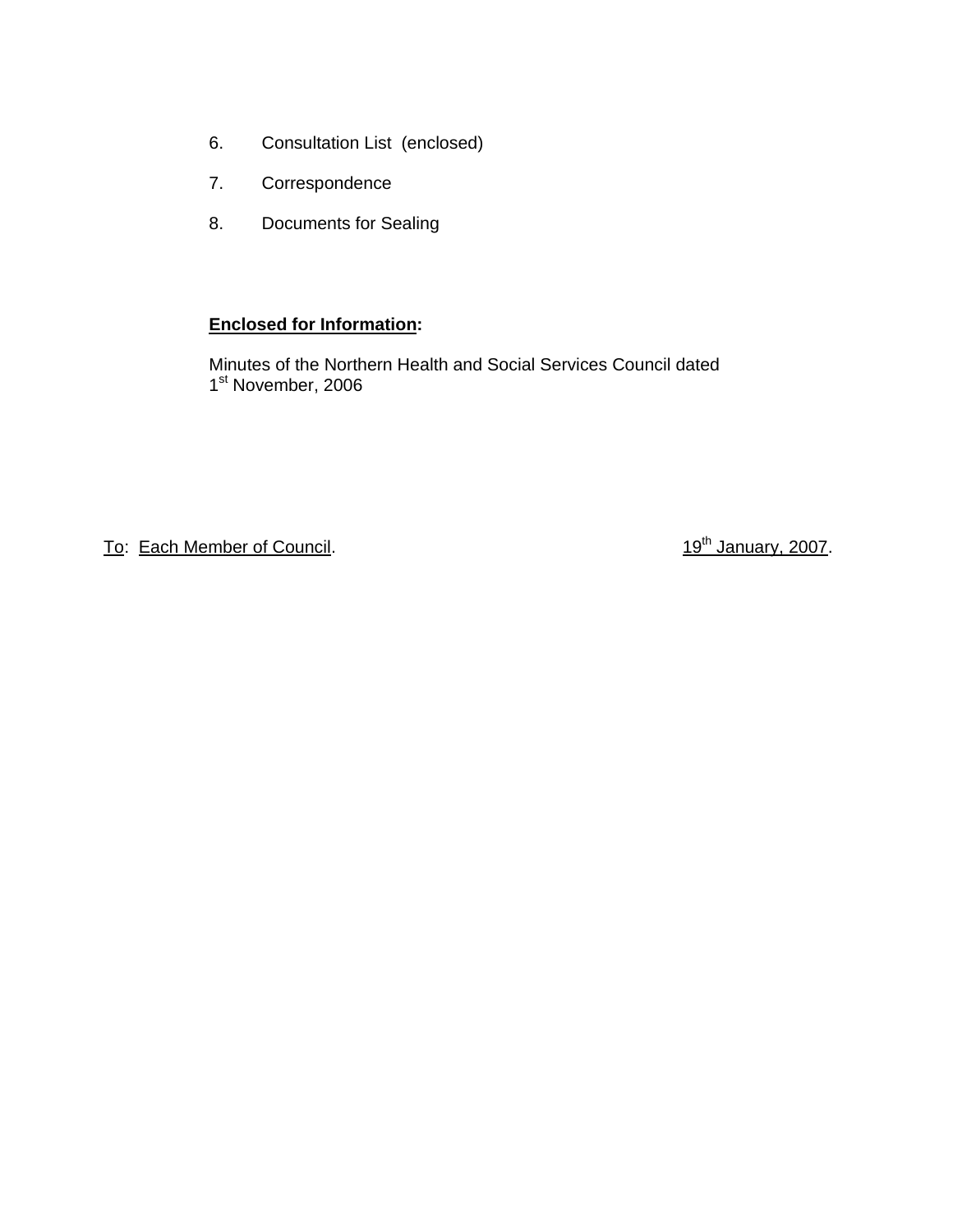#### **COUNCIL MEETING**

Minutes of proceedings of Coleraine Borough Council held in the Council Chamber, Cloonavin, on Tuesday, 19<sup>th</sup> December, 2006

**Convened:** As per Notice attached.

**Present:** The Mayor, Councillor W. A. King, in the Chair

The Deputy Mayor, Councillor E. P. Fielding (Mrs.)

#### **Aldermen**

E. T. Black (Mrs.) D. McClarty W. T. Creelman W. J. McClure M. T. Hickey (Mrs.)

#### **Councillors**

C. S. Alexander (Ms.) S. Gilkinson  $($  Items  $5.2 - 22.0)$  N. F. Hillis D. D. Barbour E. A. Johnston (Mrs.) J. M. Bradley B. Leonard  $($ ltems  $5.2 - 22.0)$  G. L. McLaughlin O. M. Church (Mrs.) R. A. McPherson A. S. Cole A. McQuillan J. J. Dallat (Items 9.0 – 22.0) B. Fitzpatrick

# **Officers in**

**Attendance:** Town Clerk and Chief Executive, Director of Corporate Services, Director of Environmental Health, Director of Leisure Services, Director of Technical Services, Head of Development Services, Leisure Services Officer (Services), Head of Administrative Services and Administrative Assistant

**Apology:** Councillor Deans

#### **1.0 WELCOME**

 The Mayor welcomed everyone to the meeting, giving a special welcome to the newly-elected Councillor Fitzpatrick, on his first meeting of Council and to Alderman Mrs. Black, on her return after illness.

#### **2.0 INVITATION**

 With reference to the consultation document from the Department for Health, Social Services and Public Safety on the Future of Pathology Services in Northern Ireland, it was proposed by Councillor Leonard, seconded by Councillor Mrs. Johnston and agreed:

 That the Chief Executive of the Causeway Health and Social Services Trust be invited to address Council in the New Year, to aid Council's response to this document.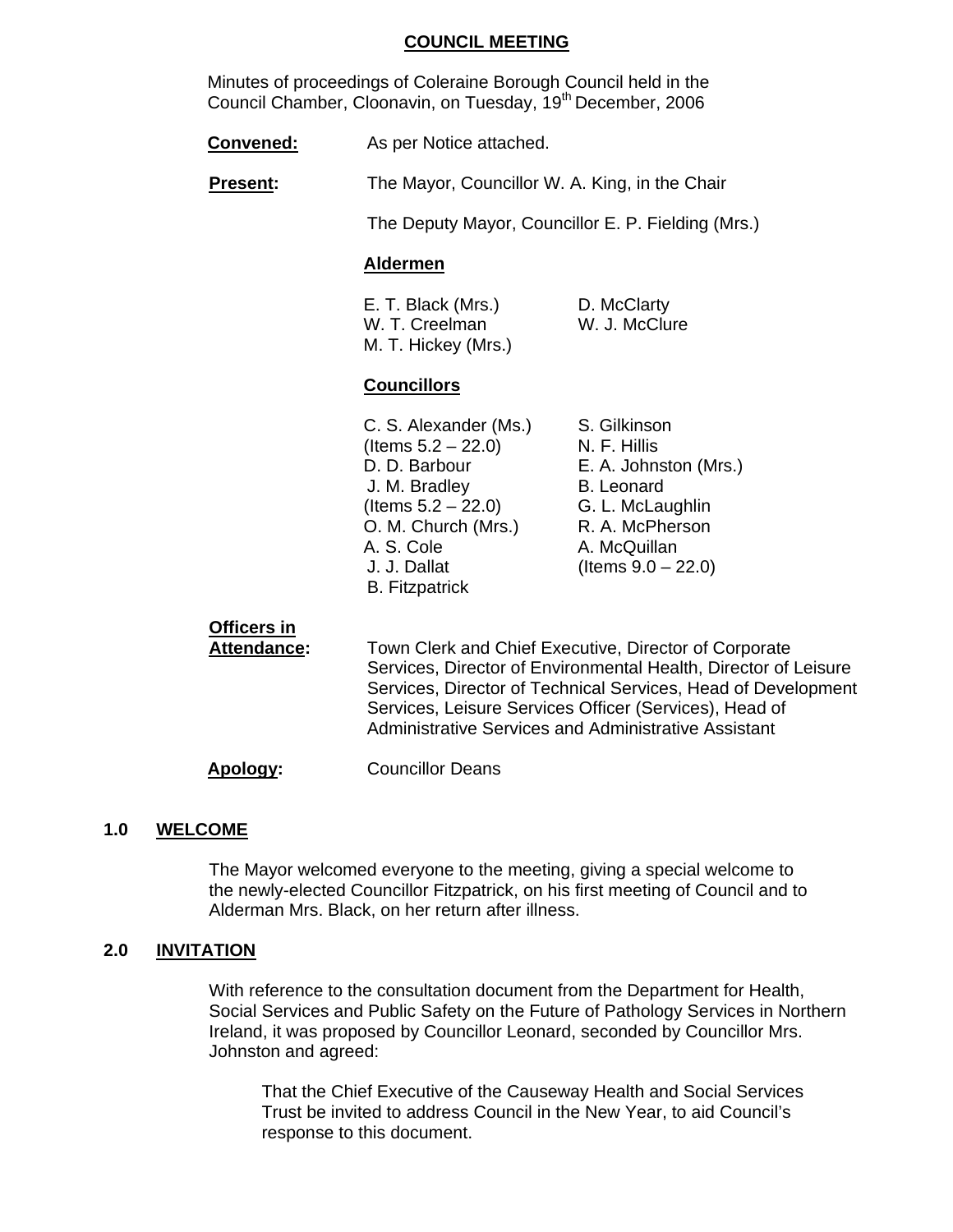#### **3.0 MINUTES**

The Minutes of the Council Meeting of 28<sup>th</sup> November, 2006 and the Special Meetings of  $23<sup>rd</sup>$  November, 2006 and 11<sup>th</sup> December, 2006 were confirmed and signed.

#### **4.0 COMMITTEE REPORTS**

| 4.1   | Leisure and Environment<br>Committee                | Alderman Mrs. Hickey moved the adoption<br>of the Leisure and Environment Committee<br>Report; this was duly seconded by The Deputy<br>Mayor.                                                                                   |
|-------|-----------------------------------------------------|---------------------------------------------------------------------------------------------------------------------------------------------------------------------------------------------------------------------------------|
|       | Matters arising:                                    |                                                                                                                                                                                                                                 |
| 4.1.1 | <b>Entertainments Licences</b><br><u>(Item 2.3)</u> | In response to members' questions, the<br>Director of Technical Services confirmed<br>that liability insurance for Entertainments<br>Licences was always thoroughly checked, as<br>were all other requirements of the licences. |

The Committee report was adopted.

5.1 Capital Programme Agreed:

4.2 Planning Committee The Chairman, Councillor McLaughlin moved the adoption of the Planning Committee Report; this was duly seconded by Alderman McClure and agreed.

#### **5.0 CORPORATE SERVICES REPORT**

 Consideration was given to the Report of the Director of Corporate Services (previously supplied).

Matters arising:

|     |                                                              | That the Capital Programme presented<br>in November be endorsed and that<br>members' additional comments be noted<br>for the preparation of the updated<br>Programme in 2007. |
|-----|--------------------------------------------------------------|-------------------------------------------------------------------------------------------------------------------------------------------------------------------------------|
| 5.2 | Draft Policy on Contributions<br>to Other Bodies for Capital | It was proposed by Councillor McPherson,<br>seconded by Alderman McClure and agreed:                                                                                          |
|     | <b>Purposes</b>                                              | That the Draft Policy be adopted.                                                                                                                                             |
| 5.3 | Accounts                                                     | Members noted that the Accounts for November<br>2006 had already been issued.                                                                                                 |

#### **6.0 DEVELOPMENT SERVICES REPORT**

 Consideration was given to the Report of the Head of Development Services (previously supplied).

Matters arising: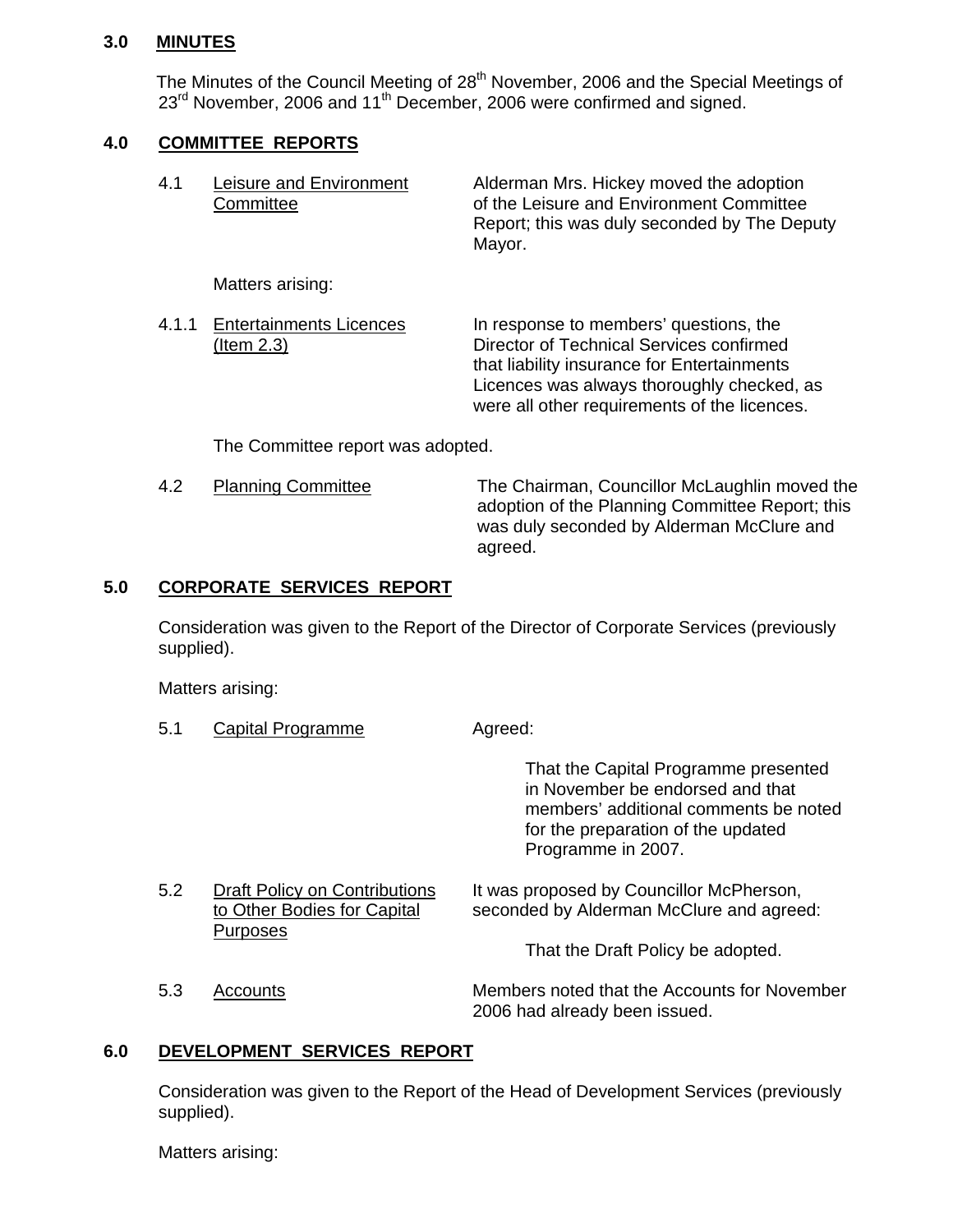| 6.1 | <b>European Funding -</b><br>ocal Economic Development<br><b>Implications for Council</b> | Council. | The Head of Development Services updated<br>members on the implications for Council of the<br>current programme of European funding for<br>local economic development drawing to a close<br>and the possible future funding issues for<br>It was then proposed by Councillor Dallat,<br>seconded by Alderman McClure and agreed: |
|-----|-------------------------------------------------------------------------------------------|----------|----------------------------------------------------------------------------------------------------------------------------------------------------------------------------------------------------------------------------------------------------------------------------------------------------------------------------------|
|     |                                                                                           |          | That Council give authority to the Head of<br>Development Services to make a measured<br>judgement on the level of grant which<br>Council might secure and to include that as<br>projected income in the estimates.                                                                                                              |
| 6.2 | Matters for Information                                                                   |          | Members noted information on the following<br>topics, as contained in the Report:                                                                                                                                                                                                                                                |
|     |                                                                                           | (i)      | Vibrant Villages – members congratulated<br>officers involved in this project on the<br>success of the grant application.                                                                                                                                                                                                        |
|     |                                                                                           | (ii)     | North West '200'.                                                                                                                                                                                                                                                                                                                |

(iii) Council Yearbook – members' compliments on this publication were noted; requests for an A5 size Yearbook would be investigated.

# **7.0 LAND AND PROPERTY**

Consideration was given to the Report of the Head of Administrative Services on Land and Property (previously supplied).

Matters arising:

| 7.1 | <b>Kennedy Group International</b><br>North West '200'       | Council agreed to release the land for the 2007<br>event, as in previous years.                                                                                                                                           |
|-----|--------------------------------------------------------------|---------------------------------------------------------------------------------------------------------------------------------------------------------------------------------------------------------------------------|
| 7.2 | Replacement House at 16 and<br>16a Ballyreagh Road, Portrush | Consideration was given to a request from the<br>owners of this site for Council to sell an area of<br>adjoining land, as detailed in the Report.                                                                         |
|     |                                                              | Members noted that, as the land being requested<br>had originally been acquired via a Vesting Order,<br>the pre-emption process would apply whereby the<br>land would first have to be offered to the original<br>owners. |
|     |                                                              | In the event of Council agreeing that the land<br>could be sold, the owners of 16 and 16a<br>Ballyreagh Road would be asked to bear the risks<br>and costs arising from the pre-emption process.                          |
|     |                                                              | During a period of discussion, it was proposed by<br>Alderman Mrs. Hickey, seconded by Councillor<br>Dallat and agreed by nine votes to nil:                                                                              |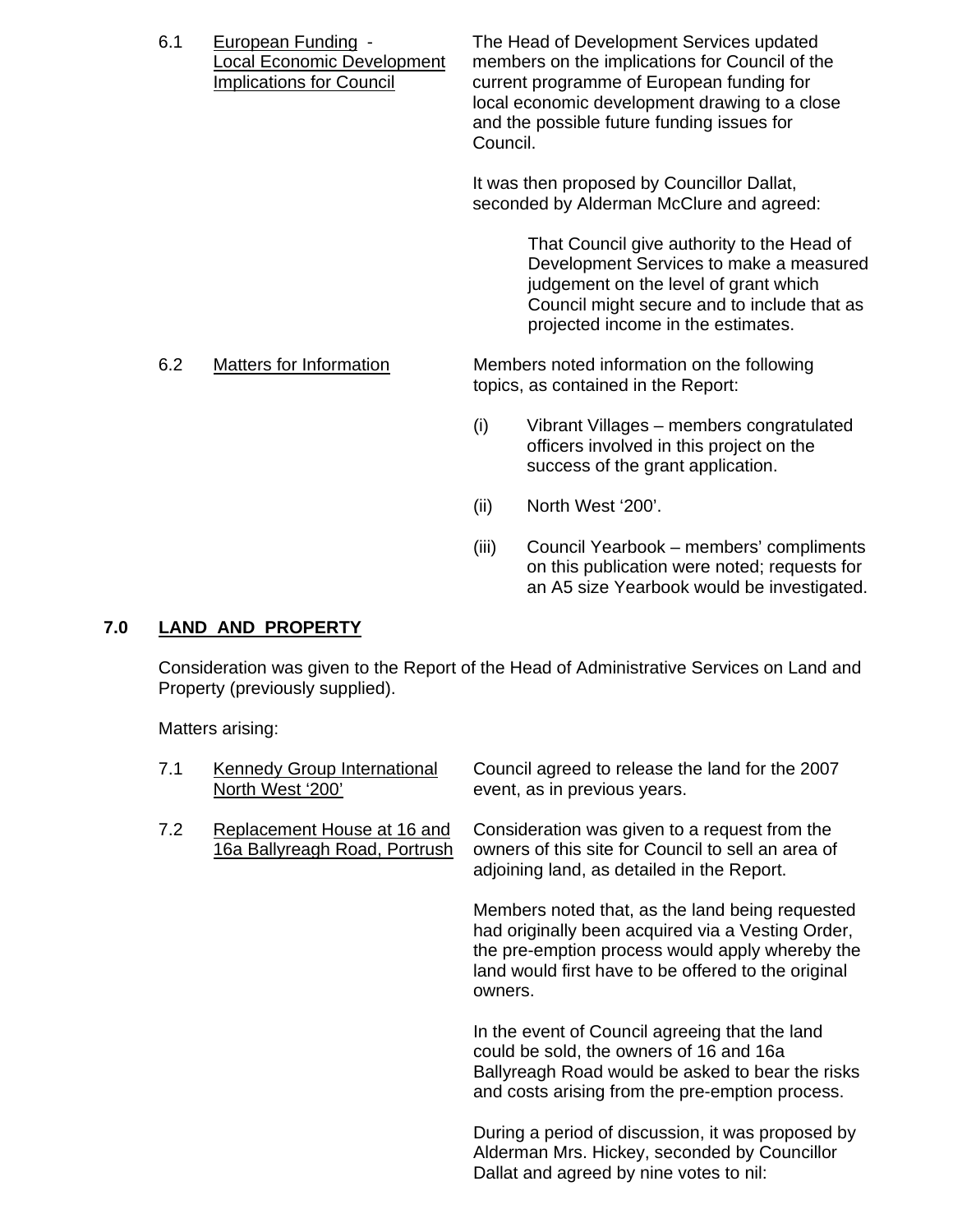That a site meeting be held at this location.

 7.3 The Boat House, Beach Members noted information on a licence being Road, Portballintrae drawn up between Council and the Dundarave Estate for wayleave access to this location, as contained in the Report. 7.4 Planning Applications Members noted information on potential breaches of covenant on three areas of Council land and one issue of potential encroachment, as detailed in the Report.

> The Head of Administrative Services answered members' queries on these issues.

### **8.0 NOTICE OF MOTION**

 The undernoted Notice of Motion was proposed by Councillor Leonard and seconded by Councillor Ms. Alexander:

"Given the number of international and local visitors to our mainstream events and generally, this Council agrees to investigate the feasibility of producing a presentation DVD to reflect the potential of the area and increase future tourism to our area.

This should include:

- $(i)$  joint funding of and or help in kind towards the project, with other groups responsible for tourism such as the NITB, Tourism Ireland and any other funding sources;
- (ii) e-marketing of the DVD; and
- (iii) hosting the DVD, or an edited version of it, on various websites."

On being put to the meeting following a lengthy period of discussion, the Motion was carried by eleven votes to six.

#### **9.0 NOTICE OF MOTION**

 The undernoted Notice of Motion was proposed by Alderman Mrs. Hickey and seconded by Councillor Dallat:

"This Council, conscious of the need for youth facilities in Portstewart, calls for an urgent meeting with the Police Service of Northern Ireland to lay an expression of interest in the land and building on the Coleraine Road, Portstewart which are now surplus to need."

 A full discussion ensued during which a proposed amendment put forward by Councillor Gilkinson was not recognised as it made negative the Motion which, according to Standing Order 8.6, was not permitted.

Members' questions were then responded to by the Town Clerk and Chief Executive. A further proposal for an amendment by Councillor Leonard failed to find a seconder and a third proposal for an amendment, made by Alderman McClure, was then withdrawn.

On then being put to the meeting, the Motion was carried with nineteen votes for and one vote against.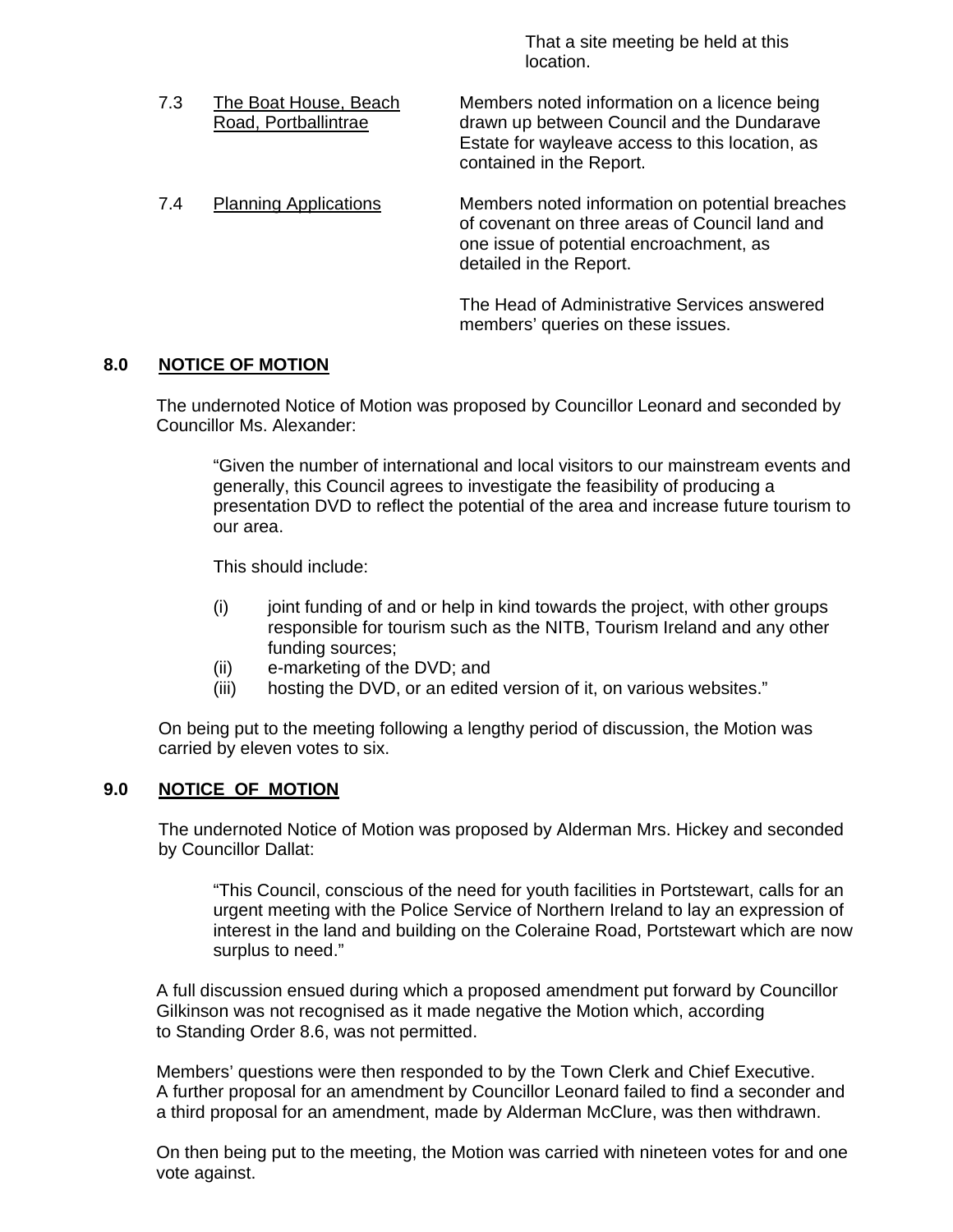#### **10.0 LOCAL GOVERNMENT BOUNDARIES COMMISSIONER - PROVISIONAL RECOMMENDATIONS REPORT**

Consideration was given to the Report of the Chief Executive and it was proposed by Councillor McPherson, seconded by Alderman McClarty and agreed:

That Council endorse the recommendations of the Town Clerk and Chief Executive, viz:

- (i) Accept, albeit with reluctance, that there is some merit in transferring Magilligan Strand to the new North West District which will already administer the greater part of the Strand.
- (ii) Robustly oppose the proposed drawing of the district boundary line which would exclude the Mussenden Temple and other associated sites from the North East District.
- (iii) Suggest a new alternative line for the District boundary to reflect the retention of these sites within the North East Local Government District.

#### **11.0 TRANSFER OF ENTERTAINMENTS LICENCE**

Agreed:

That approval be given for the transfer of an Entertainments Licence to Mr. D Friel, c/o Bushtown House Hotel in respect of the undernoted premises:

Bushtown House Hotel, 283 Drumcroone Road, Coleraine.

#### **12.0 COLERAINE REGIONAL MUSEUM - APPOINTMENT OF CONSULTANTS**

12.1 Appointment of Interpretative Members noted information on this topic, as Design Consultants **Design Consultants** contained in the report, and it was agreed:

> That Houghton Kneale Design be appointed as interpretative designers for Coleraine Regional Museum.

Conservation Consultant project, viz:

12.2 Appointment of Architectural Four tenders had been received for this

| Company                                  | <b>Tender Price</b>               |
|------------------------------------------|-----------------------------------|
| <b>Consarc Conservation, Belfast</b>     | £43,700 plus mileage              |
| Alistair Hoey, Belfast                   | Incomplete                        |
| Paul Arnold, Dublin                      | Incomplete                        |
| <b>Purcell Miller Tritton, Liverpool</b> | £34,355 inclusive of all expenses |

#### Agreed:

 That Council appoint Purcell Miller Tritton to provide conservation services to the Market Yard listed structure at a cost of £34,355 inclusive of all expenses.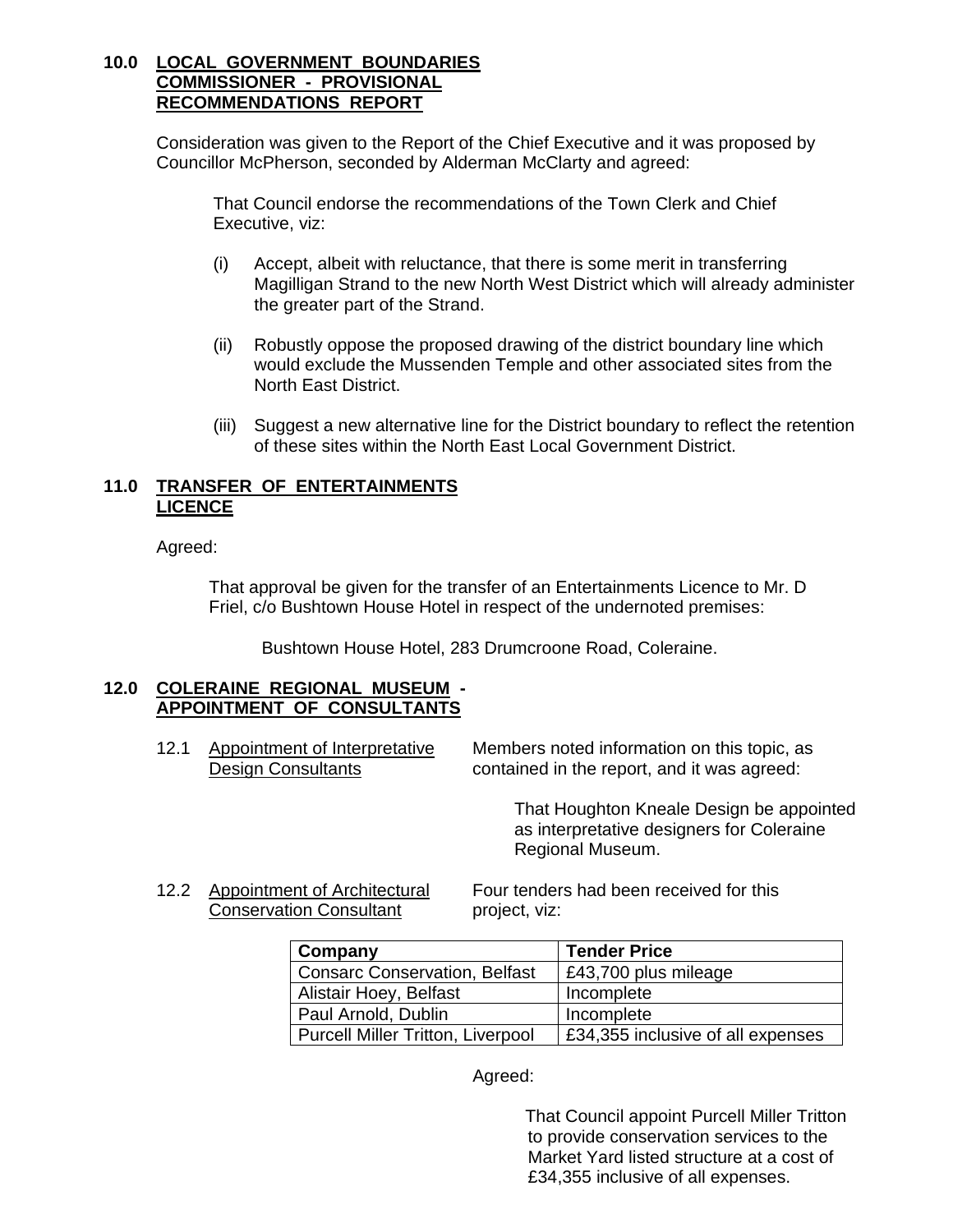#### **13.0 REQUEST FOR FUNDING - COLERAINE SPORTS COUNCIL**

 Consideration was given to a request for funding from Coleraine Sports Council and it was agreed:

That Council contribute £8,000 to Coleraine Sports Council for 2005/06.

#### **14.0 VACANCIES ON EXTERNAL AGENCIES/ PARTNERSHIPS, LOCAL GOVERNMENT BODIES AND INTERNAL WORKING GROUPS**

Members noted that one vacancy existed on the following bodies. It was agreed that nominations for items (g) Riverside Theatre Trust and (l) Working Together Group be deferred pending consideration of further imminent reports on the operation of these groups.

It was then proposed by Alderman Mrs. Hickey and seconded by Councillor McLaughlin:

That Councillor Fitzpatrick be appointed to serve on all the listed external agencies and partnerships.

On being put to the meeting this proposal was lost with five votes for and twelve votes against.

Representatives were then agreed for nomination as follows:

(a) Causeway Coast AONB Management Group

**Councillor Fitzpatrick** - proposed by Alderman McClarty and seconded by Councillor Ms. Alexander.

(b) Coleraine Arts Committee

*Councillor Fitzpatrick* - proposed by Councillor Barbour and seconded by Councillor Mrs. Johnston.

(c) Coleraine and District Home Safety Committee

*Councillor Fitzpatrick* - proposed by Councillor Dallat and seconded by Alderman Mrs. Hickey.

(d) Lower Bann Advisory Committee (Term expires March 2007)

Councillor Barbour was proposed by Councillor Mrs. Johnston and seconded by Alderman McClure.

Councillor Fitzpatrick was proposed by Councillor McLaughlin and seconded by Alderman Mrs. Hickey.

On being put to the meeting, *Councillor Barbour* was appointed by sixteen votes to four.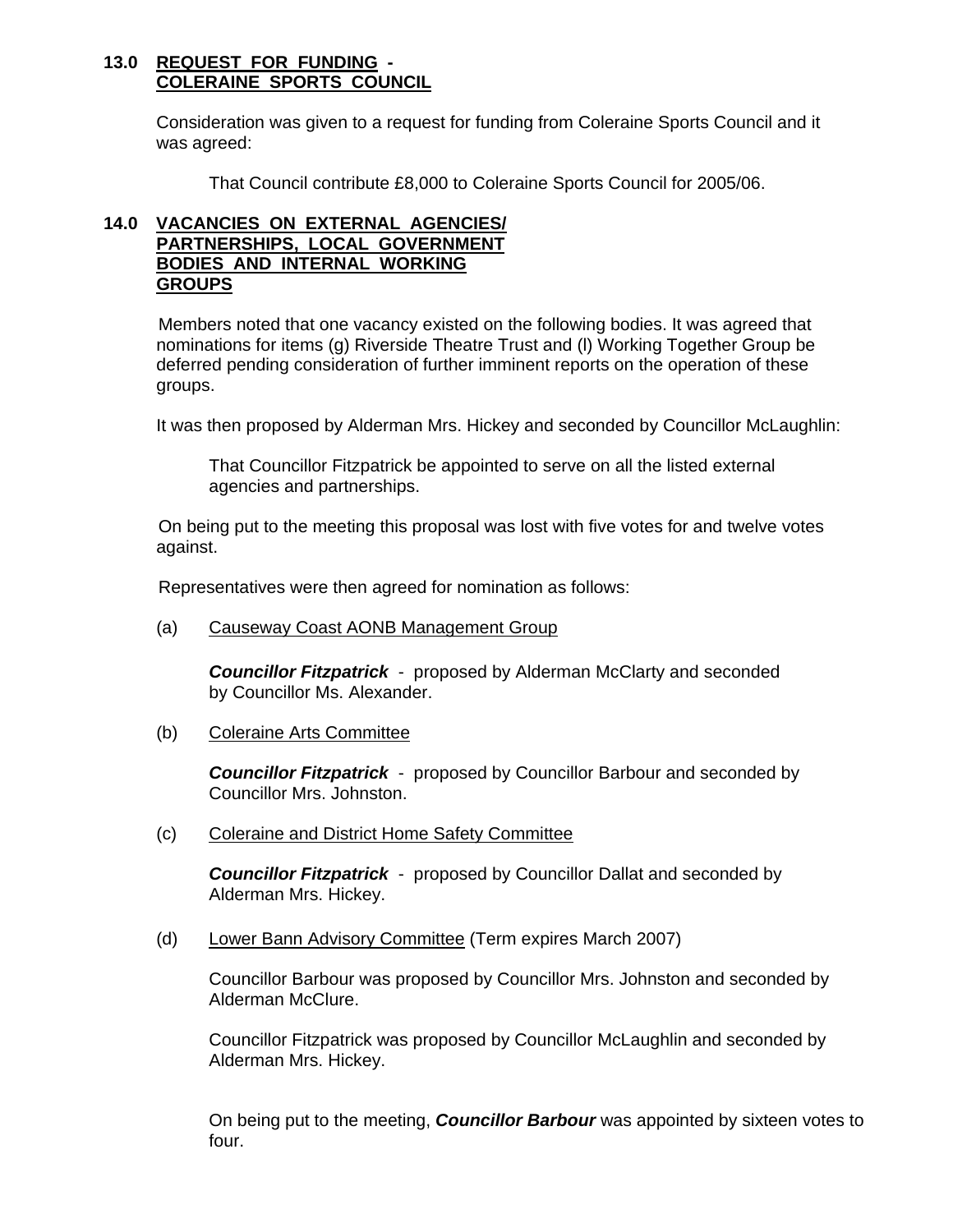#### (e) Northern Ireland Housing Council

Councillor McQuillan was proposed by Alderman McClure and seconded by Alderman Creelman.

Councillor Fizpatrick was proposed by Councillor Dallat and seconded by Councillor McLaughlin.

On being put to the meeting, *Councillor McQuillan* was appointed by thirteen votes to five.

#### (f) Reserve Forces and Cadets' Association for Northern Ireland

Councillor Gilkinson was proposed by Alderman McClure and seconded by Councillor Cole.

Councillor Fitzpatrick was proposed by Alderman Mrs. Hickey and seconded by Councillor McLaughlin.

On being put to the meeting, *Councillor Gilkinson* was appointed by eleven votes to five.

#### (h) National Association of Councillors – Northern Ireland Region

Councillor Ms. Alexander resigned from her post on this group, because of other commitments.

The following representatives were then nominated:

*Alderman McClure* - proposed by Councillor Cole and seconded by Alderman Creelman.

*Councillor Fitzpatrick* - proposed by Councillor Ms. Alexander and seconded by Councillor Mrs. Johnston.

(i) Northern Group Building Control Committee (substitute)

*Councillor Fitzpatrick -* proposed by Councillor Hillis and seconded by Alderman McClure.

(j) NW '200' Committee

 Alderman Creelman was proposed by Alderman McClure and seconded by Councillor McQuillan.

Councillor Fitzpatrick was proposed by Councillor Dallat and seconded by Alderman Mrs. Hickey.

On being put to the meeting, *Alderman Creelman* was nominated by twelve votes to five.

#### (k) Waste Water Treatment Liaison Group

Alderman Mrs. Hickey resigned from her position on this group, because of other commitments.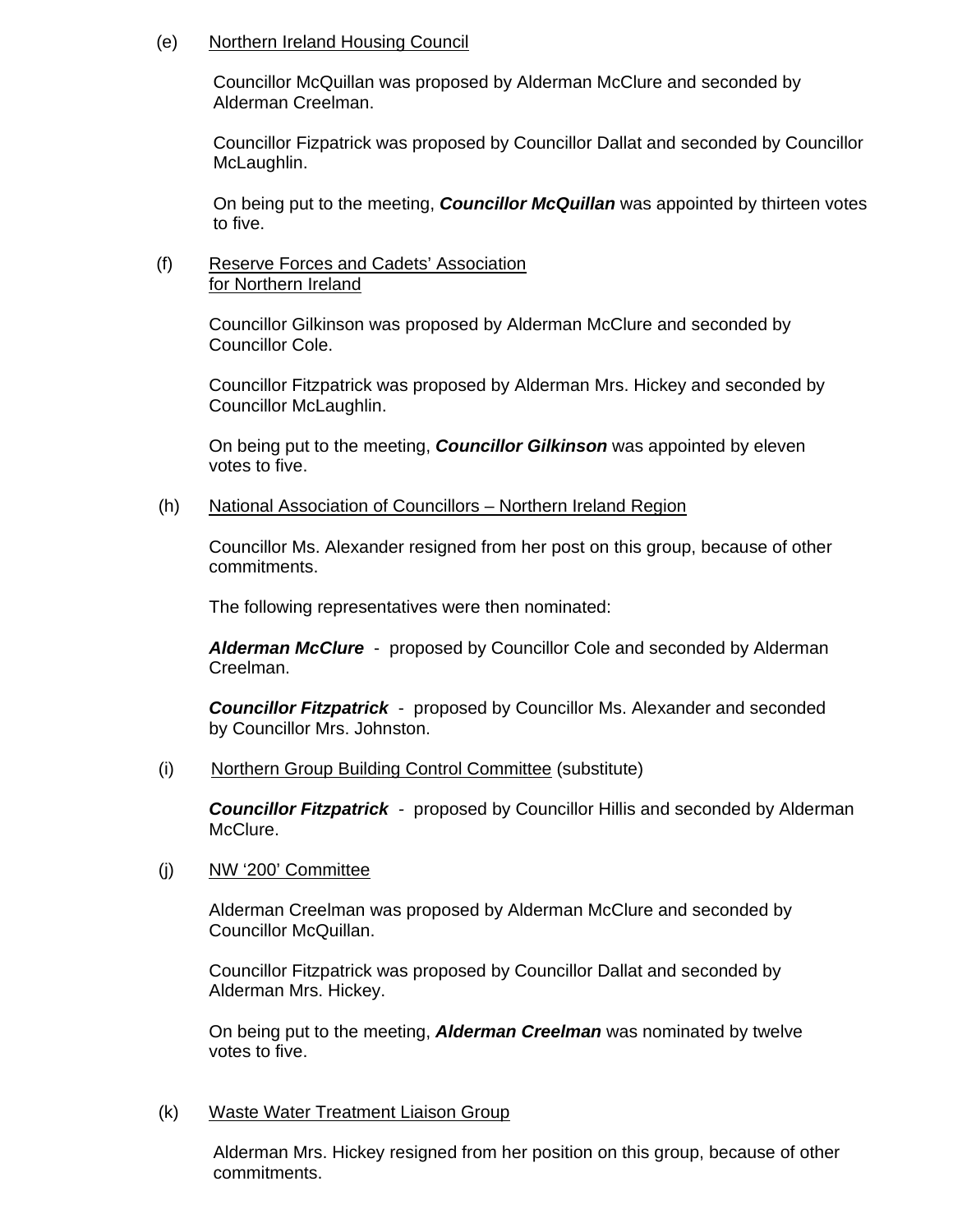The following representatives were then nominated:

*Councillor Fitzpatrick* - proposed by Alderman Mrs. Hickey and seconded by Councillor Hillis.

*Councillor McLaughlin* - proposed by Councillor Dallat and seconded by Councillor Bradley.

A period of discussion ensued during which members' requests and comments were noted.

In response to advice from Councillor Mrs. Johnston that the representatives nominated to Windyhall Management Committee should read Alderman McClure, Councillors Bradley and Mrs. Johnston and not as listed in the Council Directory, it was agreed that this would be checked and put on the agenda for a future meeting.

#### **15.0 NILGA ANNUAL CONFERENCE AND EXHIBITION**

Members noted that this Conference would be held in Armagh City Hotel on 15<sup>th</sup>/16<sup>th</sup> February, 2007.

Any members interested in attending were asked to contact the Administrative Officer.

### **16.0 COLERAINE HARBOUR COMMISSIONERS**

Read letter from Coleraine Harbour Commissioners dated 8<sup>th</sup> December, 2006. in which the Commissioners agreed to meet with Council after they had received the GVA Grimley report.

### **17.0 CONSULTATION DOCUMENTS**

The following consultation papers had been received and were available for members who wished to consider making a response:

1. Draft Policing (Miscellaneous Provisions) (Northern Ireland) Order 2007 Department of Environment – Driver and Vehicle Licensing Agency

Comments due: 22<sup>nd</sup> January, 2007

2. Consultation on the Draft Instrument of Appointment of Northern Ireland Water Limited ("Licence")

Comments due: 9<sup>th</sup> February, 2007

3. Department for Health, Social Services and Public Safety – Consultation on the Future of Pathology Services in Northern Ireland

Comments due: 28<sup>th</sup> February, 2007

 Members noted that it had been agreed to invite the Chief Executive of the Causeway Health and Social Services Trust to address Council on this issue and that relevant papers would be circulated to members.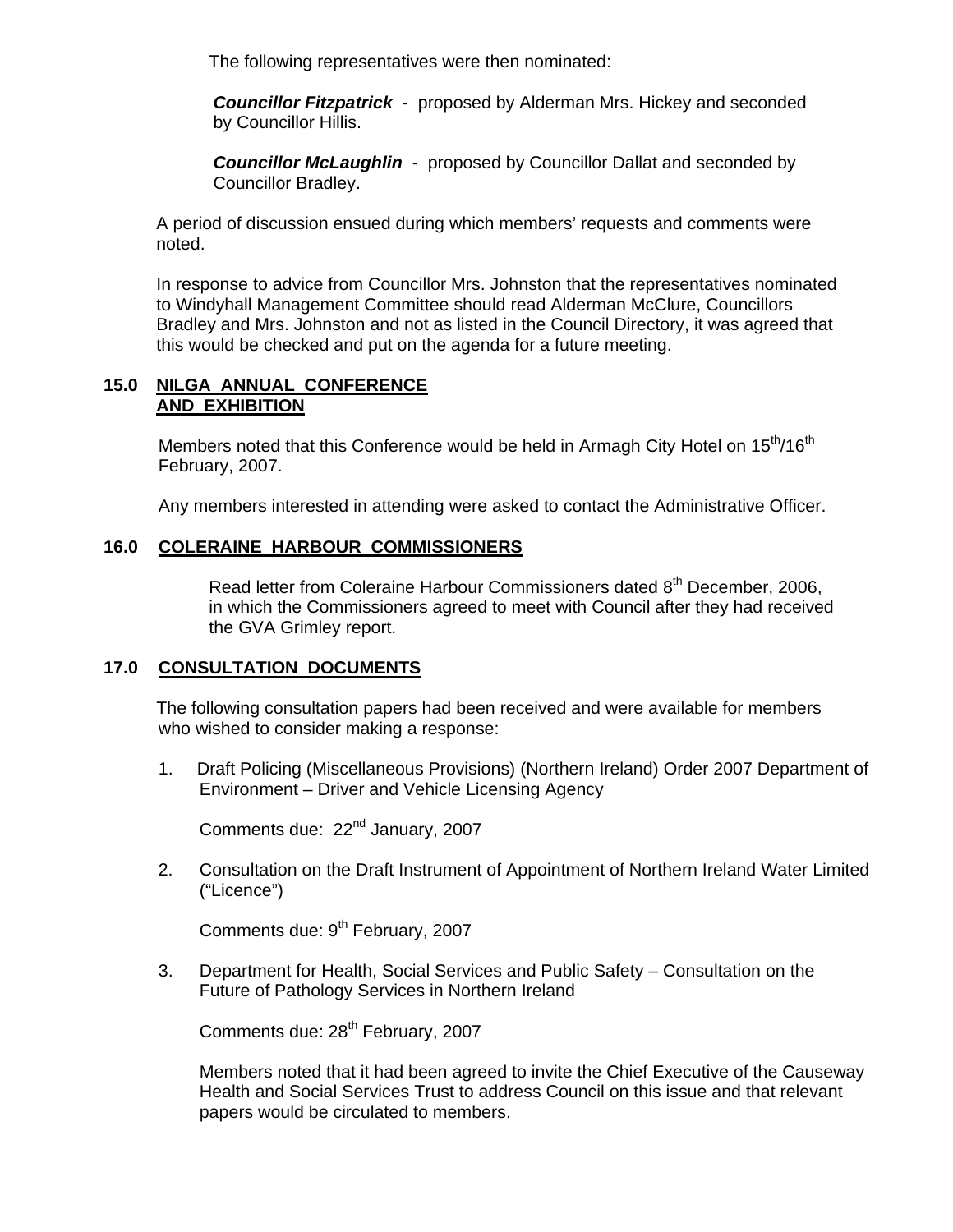#### **18.0 DOCUMENTS TABLED**

- (i) Northern Ireland Local Government Officers' Superannuation Committee Annual Report and Accounts 2005/06.
- (ii) Invest Northern Ireland Annual Report and Accounts 2005/06.
- (iii) Tourism Ireland Annual Report 2005.

#### **19.0 MS. COLETTE WARD**

 Read letter from Ms. Colette Ward thanking members and staff for their support and good wishes.

Noted.

#### **20.0 ALDERMAN MRS. BLACK**

 Alderman Mrs. Black thanked all members and staff for their support during her illness.

Noted.

#### **21.0 NORTHERN IRELAND FIRE AND RESCUE SERVICE**

 Members noted that papers had been received from the NIF&RS, the NIF&RS Union and the Portstewart crew and that this item would be included in the agenda for the January meeting of Council.

# **22.0 DOCUMENTS FOR SEALING**

Resolved:

That the following documents be sealed:

1. Cemetery Titles Grant of Rights of Burial – Deeds Register Nos. 3269-3276 (inclusive):

| Agherton    |   |
|-------------|---|
| Ballywillan | 3 |
| Coleraine   | 3 |
| Kilrea      |   |
| Portstewart |   |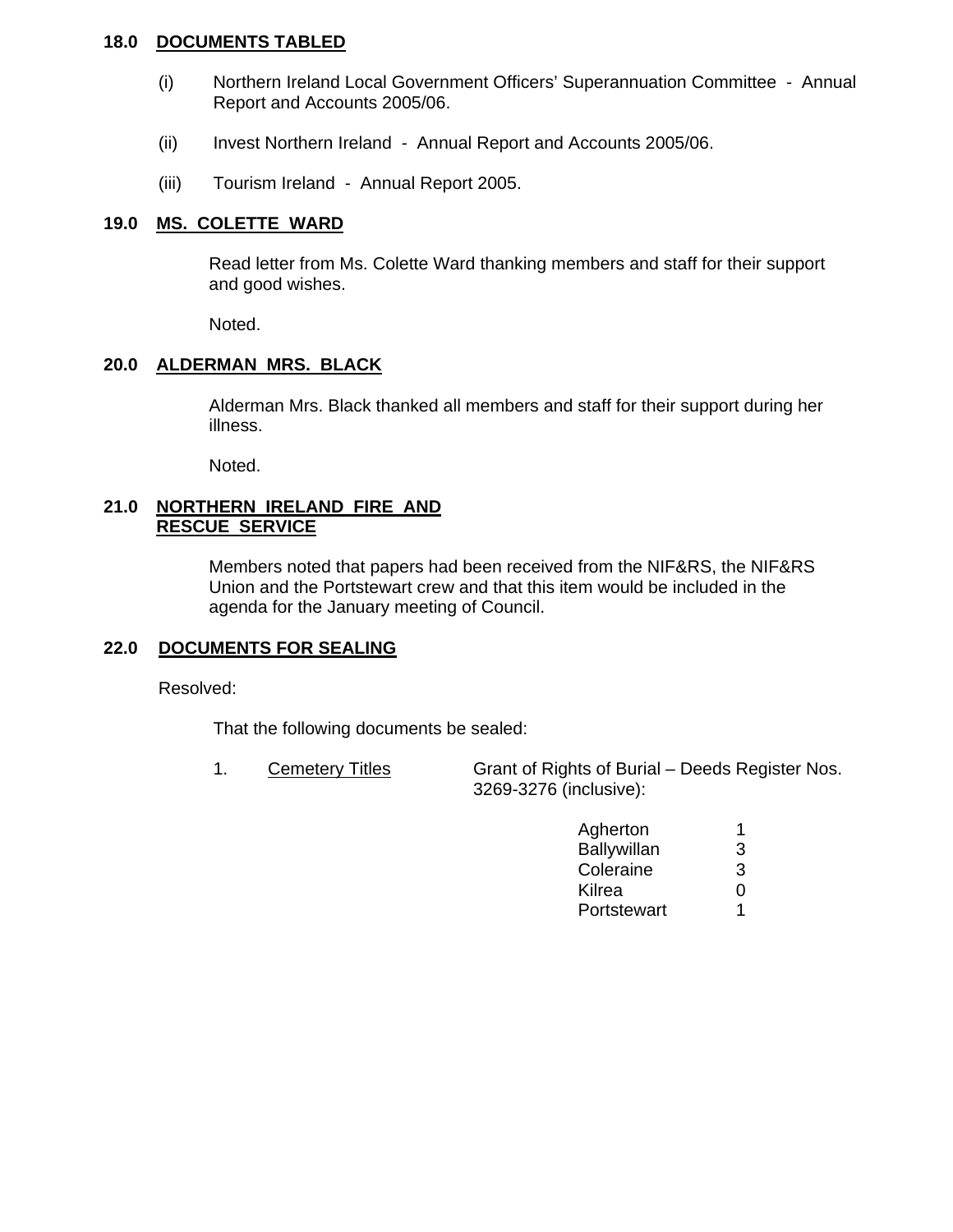#### **PLANNING COMMITTEE**

# **9th January, 2007.**

| <b>Present:</b>               | Councillor G. L. McLaughlin, in the Chair                                                                                                                                            |                                                                                                                        |
|-------------------------------|--------------------------------------------------------------------------------------------------------------------------------------------------------------------------------------|------------------------------------------------------------------------------------------------------------------------|
|                               | The Mayor, Councillor W. A. King                                                                                                                                                     |                                                                                                                        |
|                               | The Deputy Mayor, Councillor E. P. Fielding (Mrs.)<br>(Items $2.7 - 12.1$ )                                                                                                          |                                                                                                                        |
|                               | <b>Aldermen</b>                                                                                                                                                                      |                                                                                                                        |
|                               | E. T. Black (Mrs.)<br>W. T. Creelman<br>(Items $2.1 - 12.1$ )                                                                                                                        | M. T. Hickey (Mrs.)<br>W. J. McClure                                                                                   |
|                               | <b>Councillors</b>                                                                                                                                                                   |                                                                                                                        |
|                               | C. S. Alexander (Ms.)<br>D. D. Barbour<br>(ltems 2.9 – 12.1)<br>J. M. Bradley<br>(Items $2.1 - 12.1$ )<br>O. M. Church (Mrs.)<br>J. J. Dallat<br>T. J. Deans<br>(Items $1.0 - 4.4$ ) | <b>B.</b> Fitzpatrick<br>S. Gilkinson<br>E. A. Johnston (Mrs.)<br><b>B.</b> Leonard<br>R. A. McPherson<br>A. McQuillan |
| <u>Also in</u><br>Attendance: | Representatives from the Planning Service -<br>Mr. P. Duffy and Mr. D. McAllister                                                                                                    |                                                                                                                        |
| Officers in<br>Attendance:    | Administrative Officer and Administrative Assistant                                                                                                                                  |                                                                                                                        |
| <b>Apologies:</b>             | Alderman McClarty, Councillors Cole and Hillis                                                                                                                                       |                                                                                                                        |
|                               |                                                                                                                                                                                      |                                                                                                                        |

#### **1.0 WELCOME**

 The Chairman welcomed Councillor B. Fitzpatrick and Mr. D. McAllister to their first Planning Committee meeting.

#### **2.0 PLANNING APPLICATIONS**

A list of seventy-one applications was considered (previously supplied).

#### **Applications Deferred from Previous Meeting**

2.1 Application No. D1 C/2003/0864/O **Site for Private Dwelling adjacent** to 28 Ballyagan Road, Garvagh for Ms. U. Kealy

The opinion of the Planning Service was to refuse.

It was agreed that the application be held for seven days to facilitate further discussions with the applicant.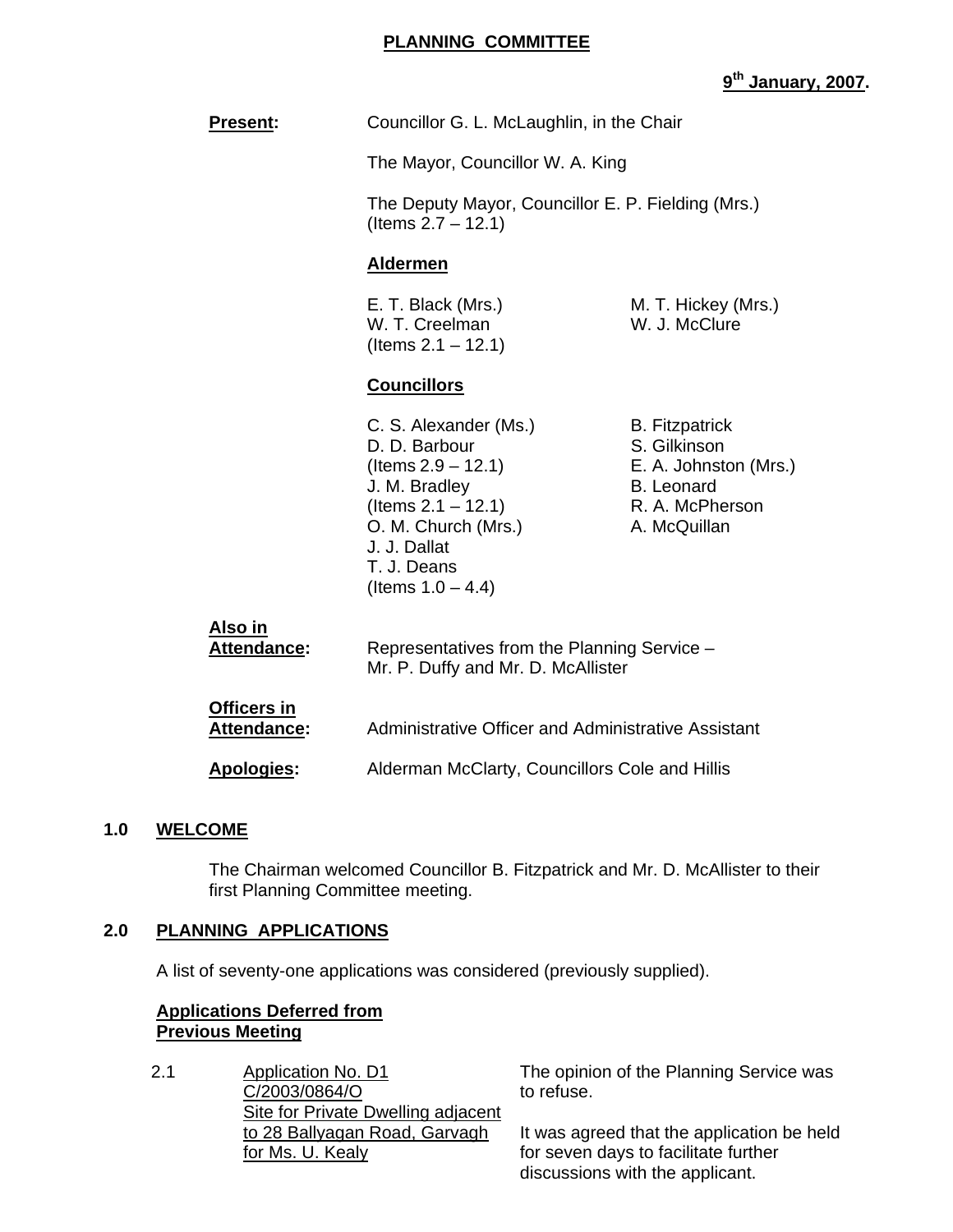| 2.2<br><b>Application No. D2</b><br>C/2004/0436/F<br>Change of use from retail units<br>(2 no.) to one retail unit and fast<br>food outlet at 10 Ballinteer Road,<br>Macosquin, Coleraine for<br>Mr. Patterson |                                                                                                                            | The opinion of the Planning Service was<br>to approve. |                                                                                                       |
|----------------------------------------------------------------------------------------------------------------------------------------------------------------------------------------------------------------|----------------------------------------------------------------------------------------------------------------------------|--------------------------------------------------------|-------------------------------------------------------------------------------------------------------|
|                                                                                                                                                                                                                | approved.                                                                                                                  | It was agreed that the application be                  |                                                                                                       |
| 2.3                                                                                                                                                                                                            | <b>Application No. D3</b><br>C/2005/0550/O<br>Holiday accommodation opposite                                               | to refuse.                                             | The opinion of the Planning Service was                                                               |
|                                                                                                                                                                                                                | No. 41 Ballyreagh Road,<br>Portrush for Mr. S. Kherr                                                                       | refused.                                               | It was agreed that the application be                                                                 |
| 2.4                                                                                                                                                                                                            | <b>Application No. D4</b><br>C/2005/0909/F<br>Demolition of existing two storey                                            | to approve.                                            | The opinion of the Planning Service was                                                               |
|                                                                                                                                                                                                                | dwelling with proposed<br>development of 6 no. two and a<br>half storey houses accessed                                    |                                                        | It was proposed by Councillor Bradley,<br>seconded by Councillor McQuillan and<br>unanimously agreed: |
| from the Old Coleraine Road at<br>No. 2 Old Coleraine Road,<br>Portstewart for O'Kane & Devine<br>Construction Ltd.                                                                                            |                                                                                                                            |                                                        | That the application be<br>refused.                                                                   |
| 2.5                                                                                                                                                                                                            | <b>Application No. D5</b><br>C/2005/1018/F                                                                                 | to approve.                                            | The opinion of the Planning Service was                                                               |
|                                                                                                                                                                                                                | Replacement dwelling and<br>garage at 23 Gortnamoyagh<br>Road, Garvagh for<br>Mr. D. Bradley                               | approved.                                              | It was agreed that the application be                                                                 |
| 2.6                                                                                                                                                                                                            | <b>Application No. D6</b><br>C/2006/0437/F<br>Variation of time condition to                                               | to refuse.                                             | The opinion of the Planning Service was                                                               |
|                                                                                                                                                                                                                | application C/2001/0220 to<br>extend outline by one year 180m<br>south of 14 Moneysallin Road.<br>Kilrea for Mr. C. O'Neil | agreed:                                                | It was proposed was Councillor Dallat,<br>seconded by Alderman Mrs. Hickey and                        |
|                                                                                                                                                                                                                |                                                                                                                            |                                                        | That the application be<br>approved.                                                                  |
| 2.7                                                                                                                                                                                                            | <b>Application No. D7</b><br>C/2006/0562/F<br>Proposed infill dwelling (former                                             | to refuse.                                             | The opinion of the Planning Service was                                                               |
|                                                                                                                                                                                                                | planning approval C/1996/0177)<br>adjacent to No. 150 Edenbane<br>Road, Kilrea for Mr. T. Brizzell                         | agreed that:                                           | It was proposed by Councillor Dallat,<br>seconded by Alderman Mrs. Hickey and                         |
|                                                                                                                                                                                                                |                                                                                                                            | (a)                                                    | The application be<br>refused; and                                                                    |

(b) the application be deferred to facilitate referral to BDP Planning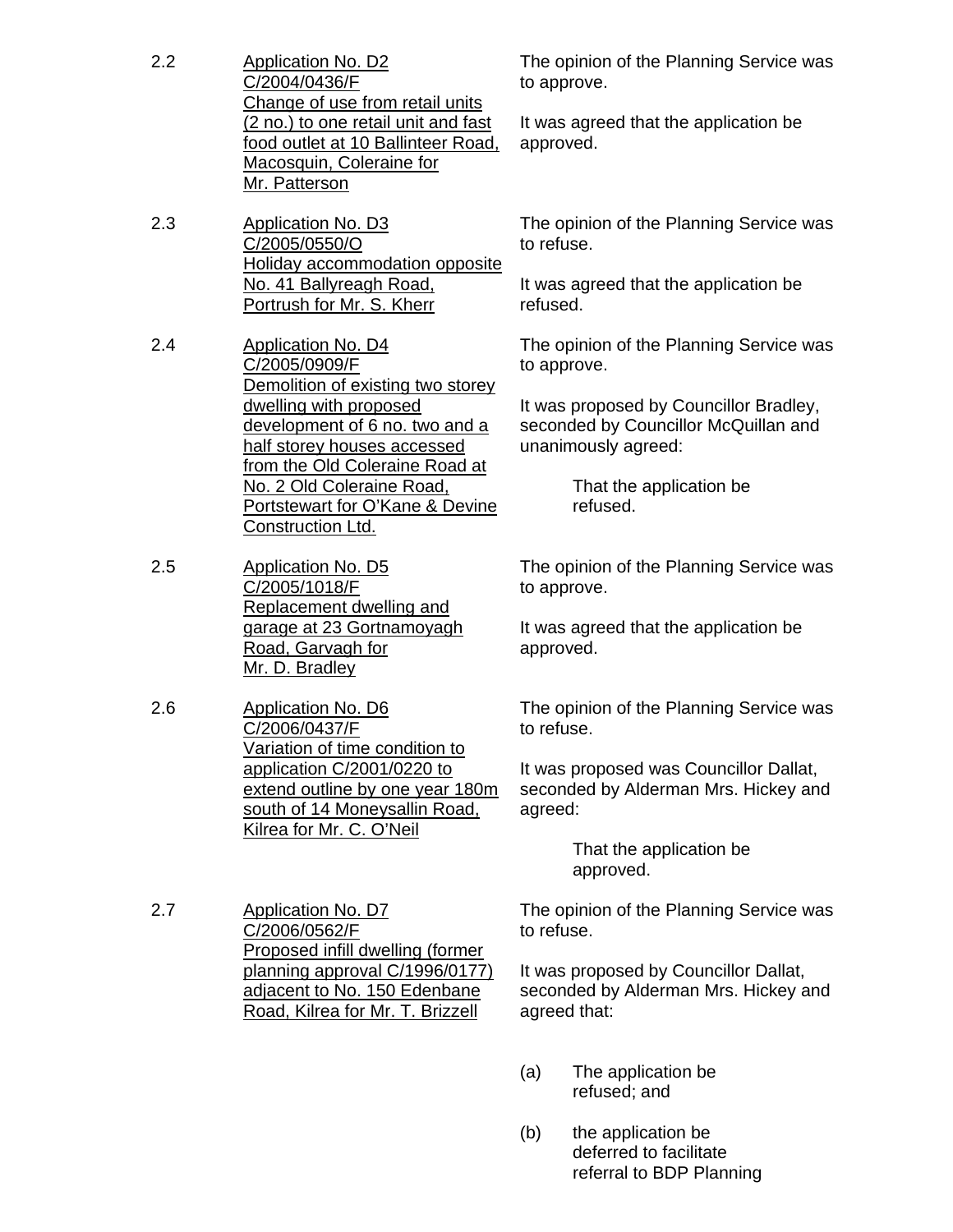for examination before deciding whether it should be forwarded to the Planning Management Board for consideration.

The opinion of the Planning Service was to approve.

It was agreed that the application be approved.

2.8 Application No. D8 C/2006/0577/F Erection of bus shelter on public footpath at Main Street, o/s Garvagh Presbyterian Church, Garvagh for Clear Channel N.I. Ltd.

### **NEW APPLICATIONS**

2.9 Application No. 1 C/2004/1321/O Mixed use developments, comprising bulky goods retailing, convenience shopping, community facilities, crèche and residential development at Somerset Road, Coleraine for Turkington Construction

> Application No. 13 C/2006/0395/O Site for housing development at Somerset Road, Coleraine for Turkington Construction

2.10 Application No. 3 C/2005/0694/O Five storey bedroom hotel including bar, restaurant, conference facilities and gym, including 16 metre long swimming pool and two part levels of parking at  $1 - 7$  Kerr Street, Portrush for Kennedy Holdings Ltd.

The opinion of the Planning Service was to refuse both applications.

Following discussion it was proposed by Councillor Deans, seconded by Alderman McClure and agreed:

> That the applications be held for two weeks to facilitate withdrawal.

If the applications were not withdrawn they would be refused.

The opinion of the Planning Service was to refuse.

It was proposed by Alderman McClure, seconded by Councillor Mrs. Johnston and agreed:

> That the application be deferred for one month to facilitate an office meeting on the grounds that all material planning considerations had not been assessed.

2.11 Application No. 9 C/2005/1386/F **Extension to dwelling at 30** Springbank Road, Castlerock for Miss K. Ferguson

The opinion of the Planning Service was to refuse both applications.

It was proposed by Councillor Ms. Alexander, seconded by the Mayor and agreed:

Application No. 10 C/2005/1387/LB Extension to dwelling to create

 That the applications be deferred for one month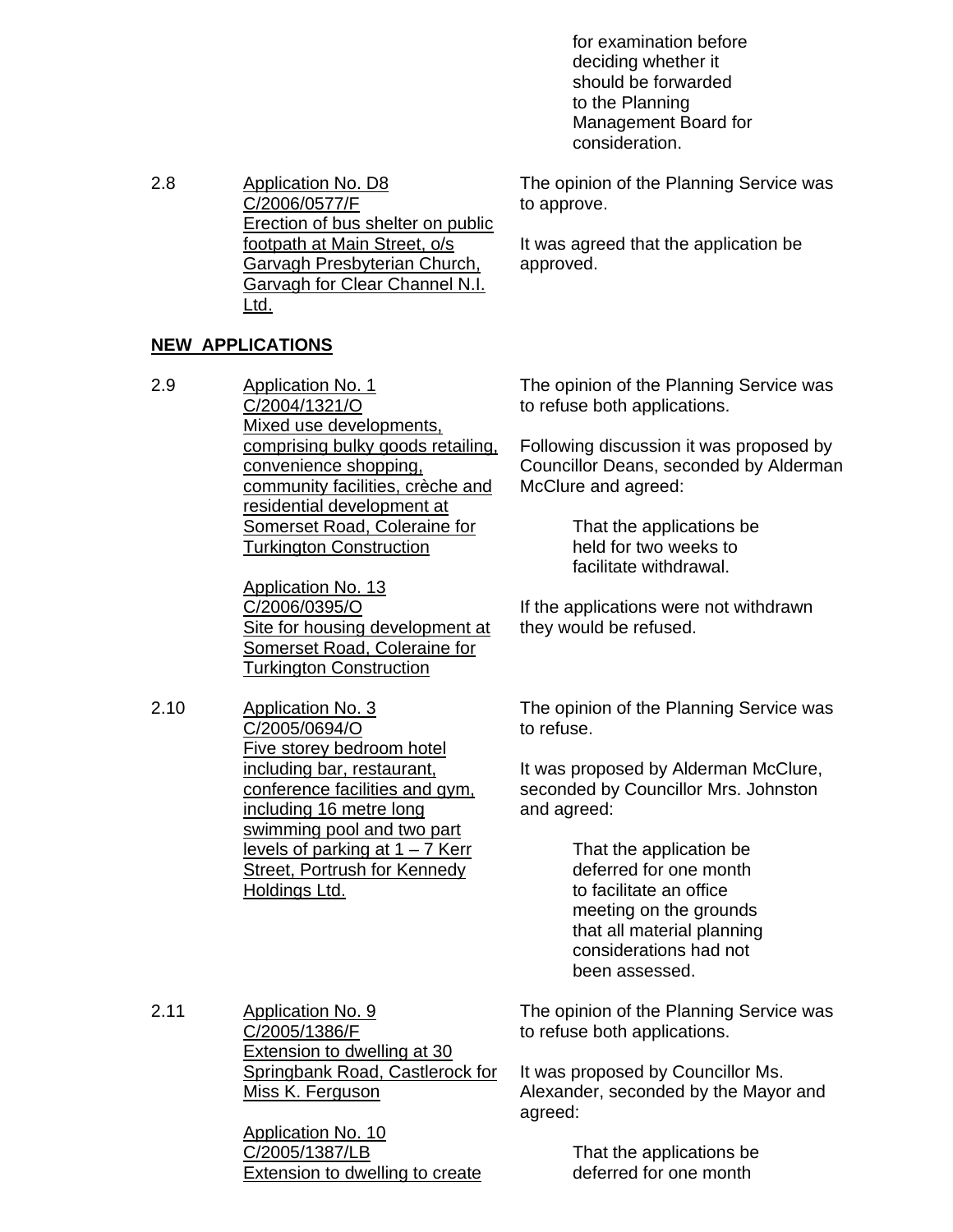link to existing stone structure which shall be incorporated into living accommodation at 30 Springbank Road, Castlerock for Miss K. Ferguson

2.12 Application No. 19 C/2006/0659/F Alterations and additions to existing dwelling to form 4 no. flats at 39 Millburn Road, Coleraine for Mr. T. Butler

> Application No. 28 C/2006/0705/LB Alterations and additions to existing dwelling to form 4 no. flats at 39 Millburn Road, Coleraine for Mr. T. Butler

2.13 Application No. 22 C/2006/0678/F Retention of accommodation for additional facilities in connection with existing guest house at 7 Ballystrone Road, Coleraine for Mr. Cochrane

 to facilitate an office meeting on the grounds that amendments to design could be investigated.

The opinion of the Planning Service was to refuse both applications.

It was proposed by Councillor Ms. Alexander, seconded by Councillor Leonard and agreed:

> That the applications be deferred for one month to facilitate an office meeting on the grounds that all material planning considerations had not been assessed.

The opinion of the Planning Service was to refuse.

It was proposed by the Mayor, seconded by Councillor McQuillan and agreed:

> That the application be deferred for one month to facilitate an office meeting on the grounds that all material planning considerations had not been assessed.

It was further agreed that a representative from Roads Service be requested to attend.

The opinion of the Planning Service was to refuse.

It was proposed by Councillor Mrs. Church, seconded by Councillor Dallat and agreed:

 That the application be deferred for one month to facilitate an office meeting on the grounds that all material planning considerations had not been assessed.

2.15 Application No. 50 C/2006/0832/O Proposed traditional rural farm dwelling and garage at 96A

2.14 Application No. 30

C/2006/0712/F

Proposed replacement dwelling and garage at 82 Kurin Road, Garvagh for Mr. W. Armstrong

> The opinion of the Planning Service was to refuse.

It was proposed by Councillor Dallat,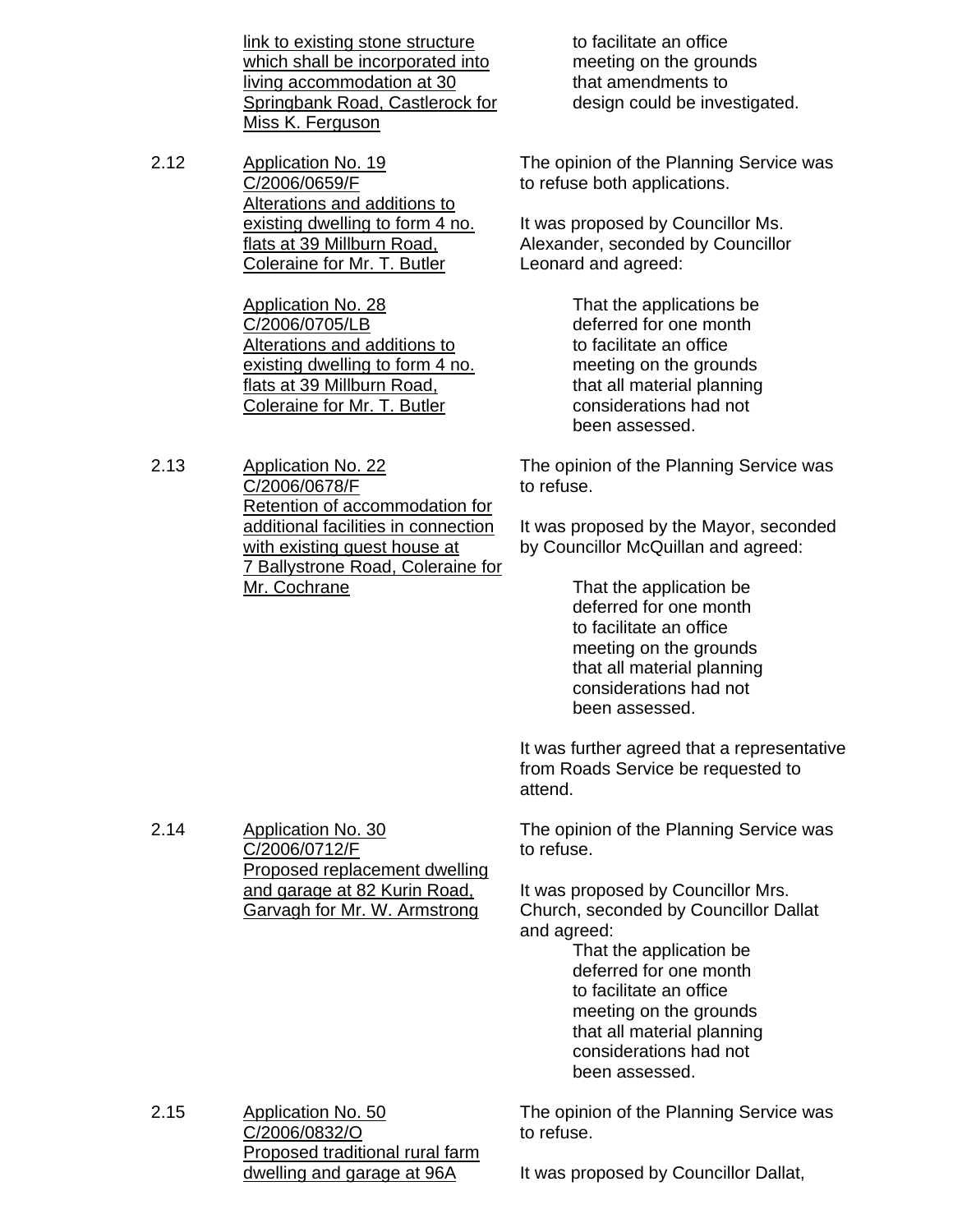Drumsaragh Road, Kilrea for Mr. and Mrs. Brizzell

seconded by Alderman Mrs. Hickey and agreed:

> That the application be deferred for one month to facilitate an office meeting on the grounds that all material planning considerations had not been assessed.

#### **3.0 OFFICE MEETINGS**

It was noted that the office meetings would be held on Friday,  $19<sup>th</sup>$  January, 2007.

#### **4.0 PLANNING ISSUES RAISED BY MEMBERS**

| 4.1 | Junction - Newmills Road/Ring<br>Road, Coleraine      | Following discussion it was agreed that<br>a letter be forwarded to Roads Service<br>expressing Council's concern regarding<br>the junction at Newmills Road/Ring<br>Road, Coleraine. |
|-----|-------------------------------------------------------|---------------------------------------------------------------------------------------------------------------------------------------------------------------------------------------|
| 4.2 | Housing Development - Lodge<br>Road, Coleraine        | Reference was made to the number of<br>houses being built at the end of Lodge<br>Road, Coleraine.                                                                                     |
|     |                                                       | Mr. Duffy would investigate the matter<br>and would contact Councillor Bradley.                                                                                                       |
| 4.3 | <b>Processing Applications</b>                        | Reference was made to the apparent<br>delay in a number of applications<br>coming before Council.                                                                                     |
|     |                                                       | Details of the applications would be<br>given to Mr. Duffy for investigation.                                                                                                         |
| 4.4 | Housing Development - Shell Hill,<br><b>Coleraine</b> | Reference was made to this housing<br>development being built so close to the<br>road.                                                                                                |

Mr. Duffy advised that the development complied with approved plans.

#### **5.0 REVIEW INTO AFFORDABLE HOUSING - INTERIM REPORT AND SUMMARY OF PRELIMINARY PROPOSALS AND RECOMMENDATIONS**

Consideration was given to the Review into Affordable Housing – Interim Report and Summary of Preliminary Proposals and Recommendations (previously supplied). It was noted that comments were invited before 26th January, 2007.

 Following discussion it was proposed by Councillor Fitzpatrick, seconded by Councillor Ms. Alexander and agreed:

That this matter be deferred to the Council Meeting on  $23^{\text{rd}}$  January,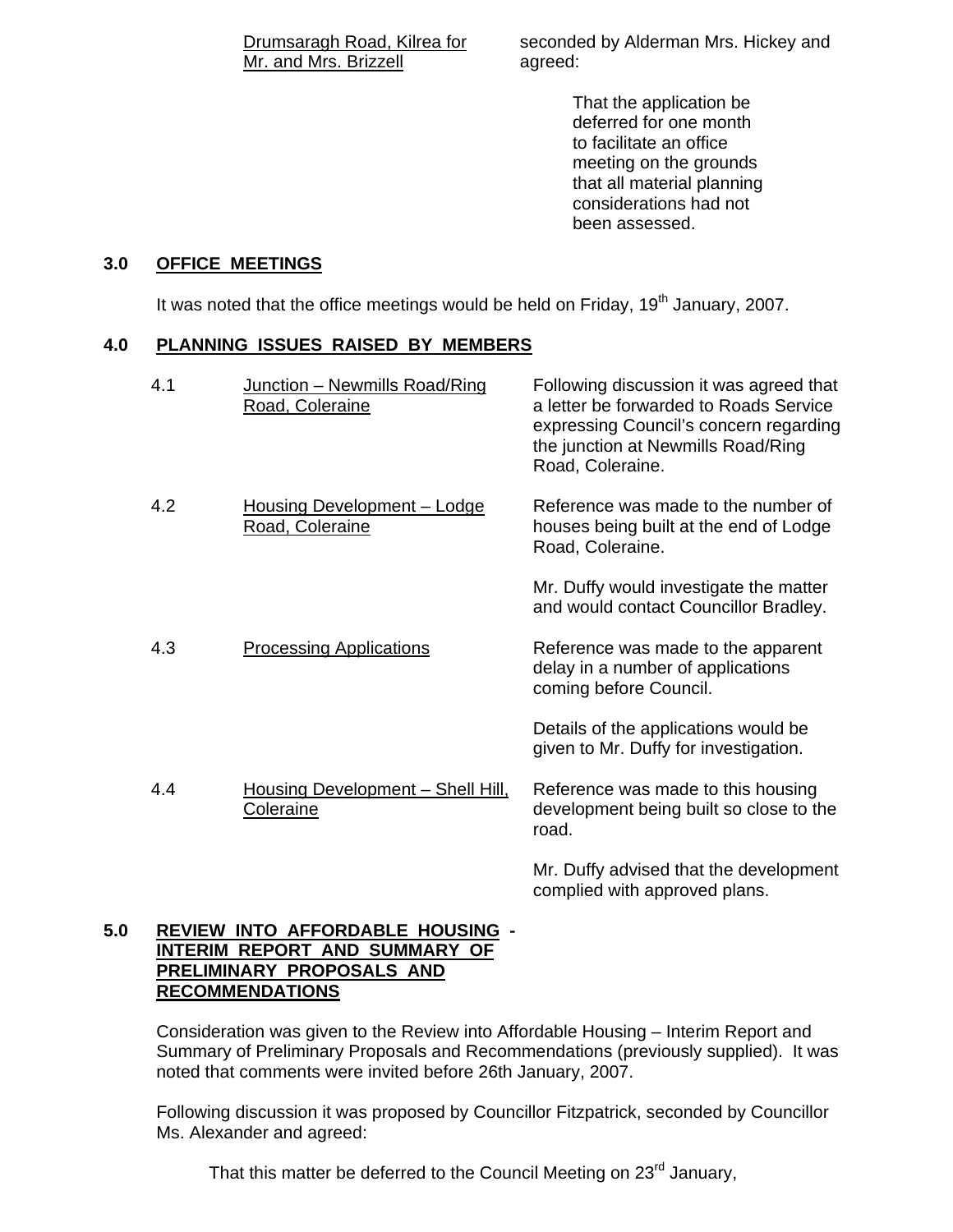2007 for further discussion.

 It was further agreed that a record of Council's assets be prepared for members' information.

# **6.0 DRAFT NORTHERN AREA PLAN**

 Consideration was given to the Town Clerk and Chief Executive's Report on the Draft Northern Area Plan – Queries on Council Submission (previously supplied).

 The Planning Service, as part of its analysis of Council's submission to the Draft Northern Area Plan, had requested site specific details in respect of the following Council objections:

6.1 Coleraine (paragraph 3.15 in Council submission)

Council had objected to the failure to identify land on the west bank of the River Bann, immediately to the north of the sewage works, as a Local Landscape Policy Area.

The land immediately to the north of the sewage works is identified as 'whiteland' within the development limit and the area beyond the development limit is green belt.

Following discussion it was agreed that a suggested LLPA boundary could be shown to cover the 'whiteland' and a portion of the green belt to the north.

6.2 Kilrea (paragraph 3.59 in Council submission) Objection to KA01 Settlement Development Limit

6.3 Small Settlements/Ballyrashane (paragraph 3.89 in Council submission) objection to BH01 Settlement Development Limit

Council considered that there were suitable sites on the edge of the proposed settlement limit that could be included within it and zoned for housing, particularly in the Garvagh Road/Edenbane Road and Bann Road areas.

Following discussion it was agreed that this matter be referred to the Planning Working Group for further discussion.

Council had objected to the extent of the settlement development limit for Ballyrashane and considered that Ballyrashane Reservoir and the land surrounding it should be included within the settlement limit.

Following discussion it was agreed that this matter be referred to the Planning Working Group for further discussion.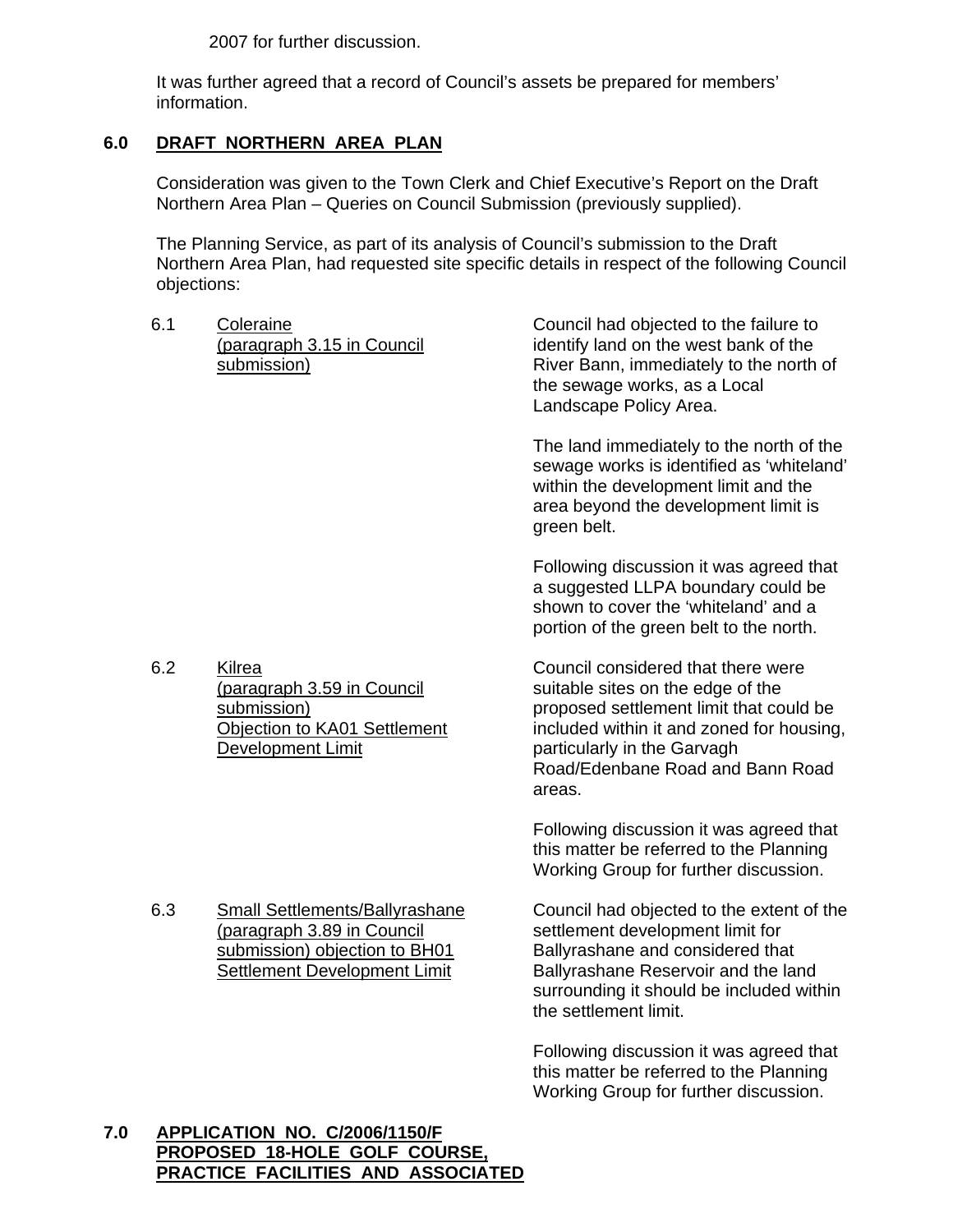#### **INFRASTRUCTURE ON LAND TO THE EAST OF THE RIVER BANN, TO THE SOUTH OF 186-188 COLERAINE ROAD AND TO THE EAST OF 82A-96 PORTSTEWART ROAD, PORTSTEWART**

 Reported that the Divisional Planning Office had received the above planning application and that the associated Environmental Impact Assessment was currently subject to public consultation.

Noted.

#### **8.0 APPLICATION NO. C/2006/1153/F PROPOSED ENCLOSURE OF EXISTING CHILDREN'S ENTERTAINMENT CENTRE AND REFURBISHMENT OF EXISTING FACILITY AT KIDDIELAND, PORTRUSH**

 Reported that the Divisional Planning Office had received the above planning application and invited Council's comments.

 It was noted that Council had opposed a previous application which was subsequently refused and withdrawn.

 It was proposed by Councillor McPherson, seconded by Alderman McClure and agreed:

 That Council should, once again, object to the application on the grounds that the proposed development conflicted with the Portrush Regeneration Strategy.

#### **9.0 JUDICIAL REVIEW - PPS14**

 The Administrative Officer updated members on the meeting which had been held in Omagh District Council Offices on Monday, 8<sup>th</sup> January, 2007.

It was noted that the Hearing was scheduled for  $30<sup>th</sup>$ ,  $31<sup>st</sup>$  January and 1<sup>st</sup> February, 2007 and members from the participating Councils were invited to attend.

It was agreed that the Mayor would attend on  $30<sup>th</sup>$  January. The Chairman of the Planning Committee, Councillor McLaughlin and Councillor Dallat would also attend the Hearing.

#### **10.0 THE PLANNING SERVICE - CORPORATE VIEW**

 Read letter from the Divisional Planning Officer advising members that a confirmed corporate view need only be made when all the facts were weighed up following an office meeting and the application was returned to Council. Members remained of the opinion that Council's corporate view should be recorded prior to office meetings.

#### **11.0 HOUSING CONFERENCE - ARMAGH**

Reported that the 2007 Conference of the Isles would take place from  $8<sup>th</sup> - 9<sup>th</sup>$ March, 2007 at The Armagh City Hotel. The Conference would address various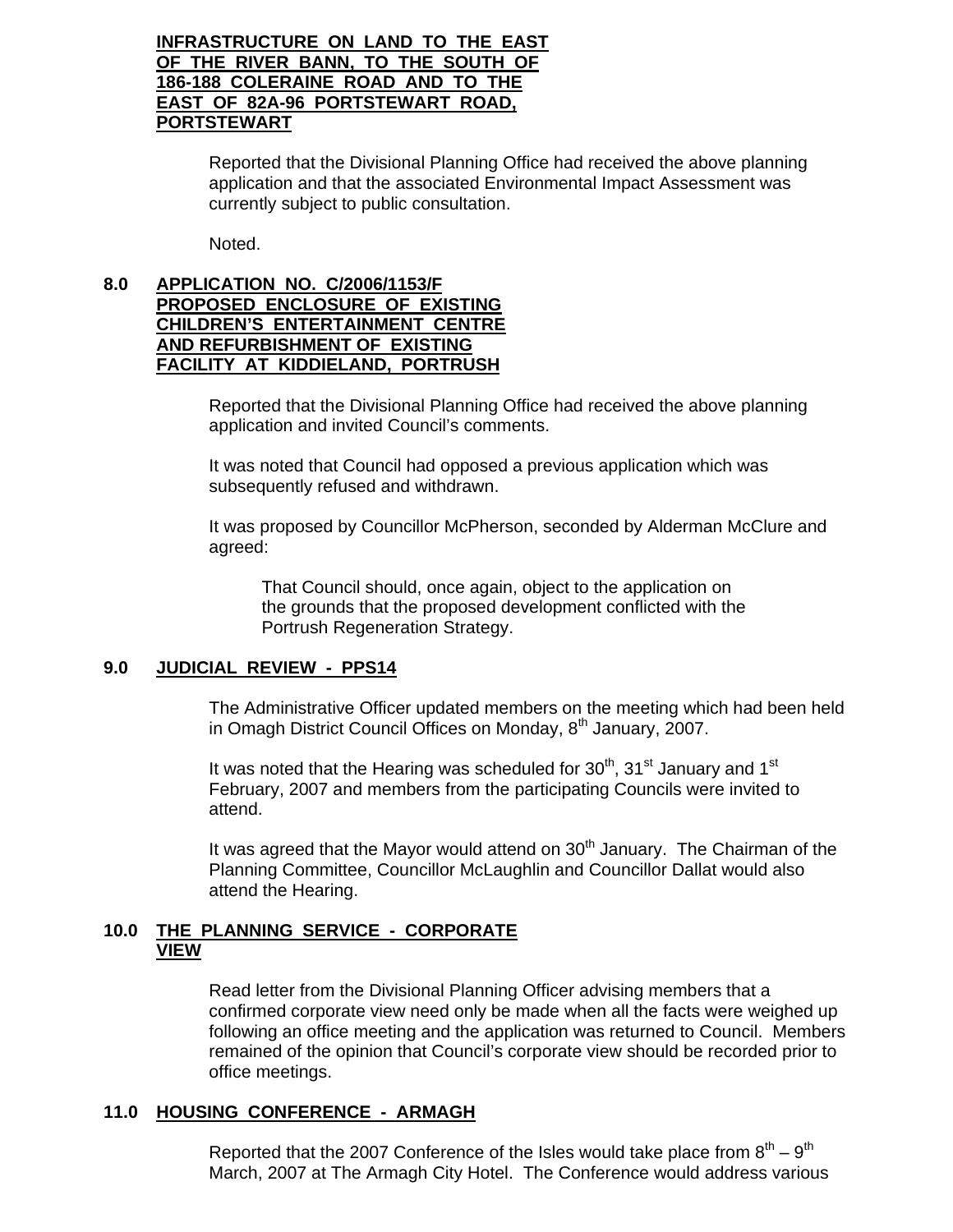aspects of housing with affordability being the main theme.

Members interested in attending were asked to contact the Administrative Officer.

### **12.0 MANAGEMENT BOARD REFERRAL**

12.1 Planning Application No. C/2004/1335/F Construction of general store (retail store) with café and carparking (amendment to previously approved application Ref. C/2003/1048/F) adjacent to 162 Coleraine Road, Portstewart for NM Developments

Read letter from the Planning Service advising Council that the Management Board had now completed its assessment of the application and had concluded that planning permission for the proposal should be granted.

Noted.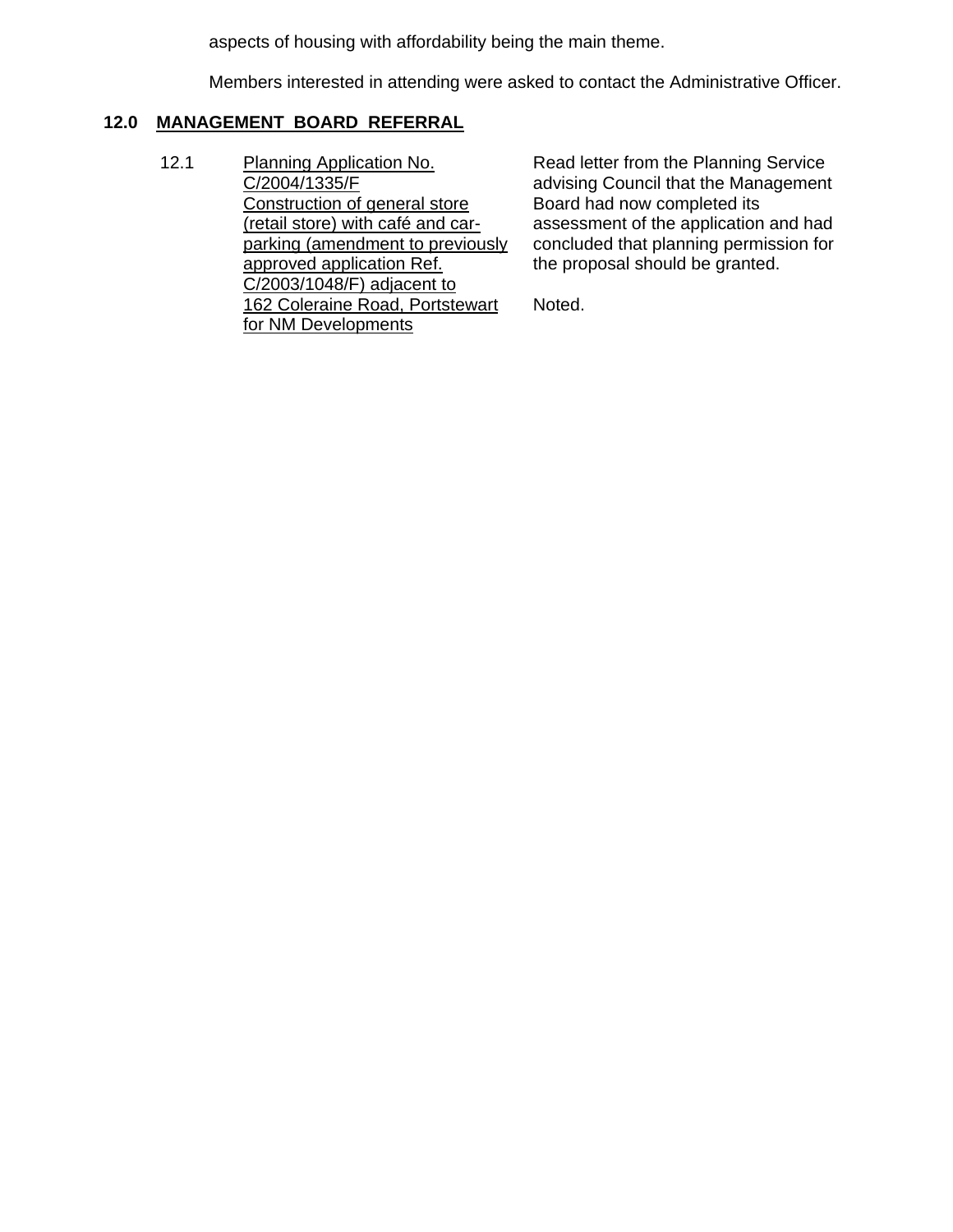#### **POLICY AND DEVELOPMENT COMMITTEE**

#### **16th January, 2007.**

**Present:** Councillor E. A. Johnston (Mrs.), in the Chair

The Mayor, Councillor W. A. King

 The Deputy Mayor, Councillor E. P. Fielding (Mrs.) (Items 1.0 – 3.2)

#### **Aldermen**

| E. T. Black (Mrs.) | M. T. Hickey (Mrs.) |
|--------------------|---------------------|
| W. T. Creelman     | W. J. McClure       |

#### **Councillors**

| C. S. Alexander (Ms.) | T. J. Deans           |
|-----------------------|-----------------------|
| (Items $1.0 - 5.3$ )  | <b>B.</b> Fitzpatrick |
| D. D. Barbour         | S. Gilkinson          |
| J. M. Bradley         | <b>B.</b> Leonard     |
| (Items $3.1 - 12.0$ ) | G. L. McLaughlin      |
| O. M. Church (Mrs.)   | R. A. McPherson       |
| A. S. Cole            | A. McQuillan          |
| J. J. Dallat          | (Items $1.0 - 3.1$ )  |
|                       |                       |

# **Officers in**

**Attendance:** Town Clerk and Chief Executive, Director of Corporate Services, Head of Development Services, Head of Administrative Services, Economic Development Manager (Item 1.0), Economic Development Officer (Item 1.0) and Administrative Assistant

#### **Apologies:** Alderman McClarty and Councillor Hillis

#### **1.0 CONGRATULATIONS**

The Mayor asked that congratulations to Ms. Jenna McCorkell on winning her fourth British Figure Skating Championship on 13<sup>th</sup> January, 2007, be recorded.

#### **2.0 SPECIAL COUNCIL MEETING 18TH JANUARY, 2007**

Councillor McQuillan queried why this meeting was to be held 'In Committee' when it involved applications for funding. The Town Clerk and Chief Executive advised that, as the applications involved significant capital funding involving third parties, it had been decided that this meeting should be held 'In Committee'.

The Town Clerk and Chief Executive also advised that this meeting would be for information purposes only and that no funding decisions would be expected on the night.

### **3.0 DEVELOPMENT SERVICES REPORT**

The Report of the Head of Development Services was considered (previously supplied).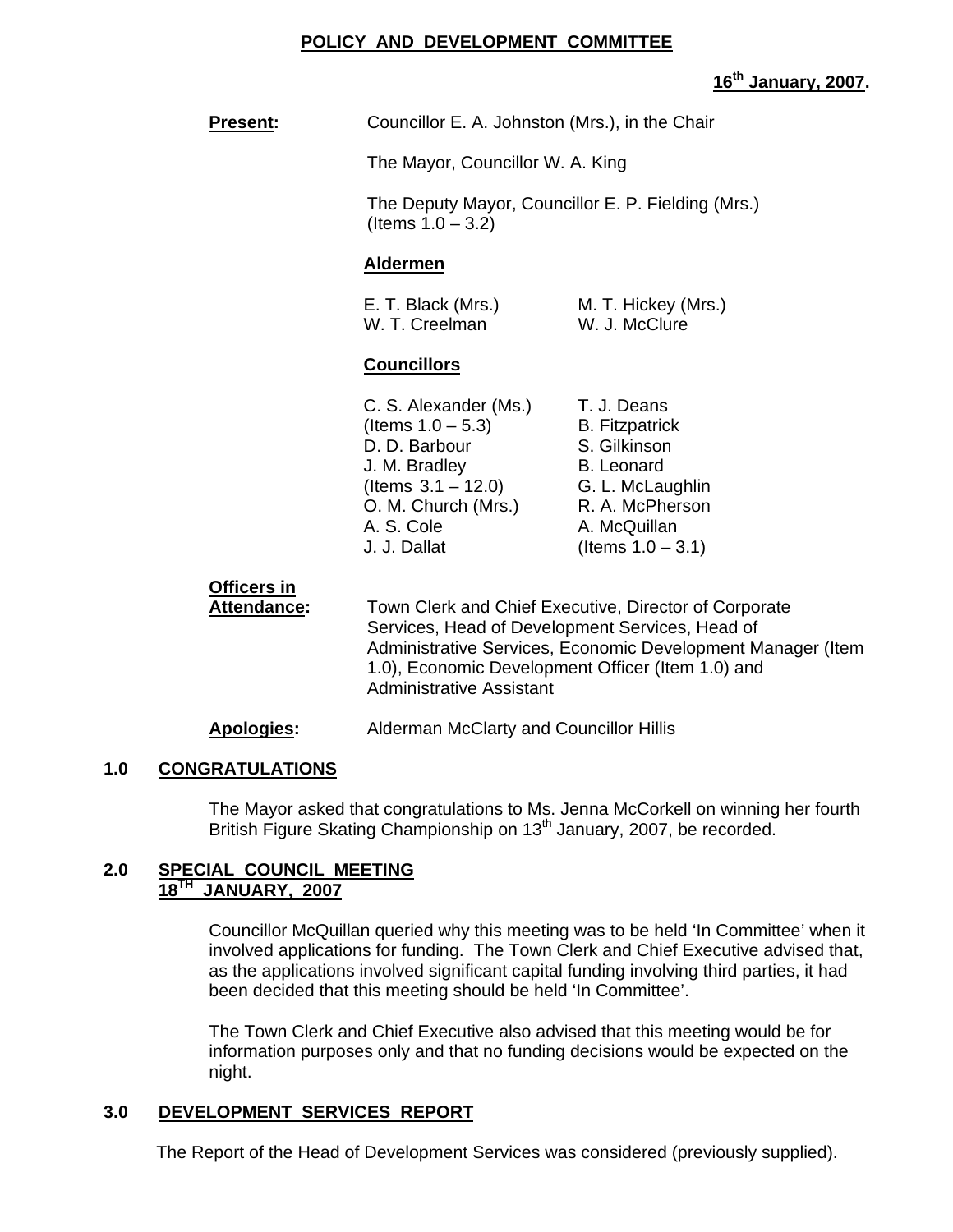Matters arising:

3.1 Draft Economic Development The Economic Development Manager presented Plan 2007-2009 the Draft Economic Development Plan 2007-2009 and elaborated on various issues including:

- the key achievements of the Economic Development Plan 2001-2006.
- the current socio-economic issues affecting economic development in Coleraine.
- proposed priorities for the next two years and future initiatives.
- suggested future funding arrangements for Economic Development within Council.

Extensive discussion ensued during which the Economic Development Manager answered members' questions and noted comments.

It was then proposed by Councillor Deans, seconded by Councillor Barbour and agreed unanimously:

> That Council endorse the Economic Development Plan 2007-2009.

In response to a member's query, it was advised that a report on rural development would be brought before members at the February meeting of the Policy and Development Committee.

Members congratulated Mrs. Williams and all the Economic Development team on the work which had gone into the Plan.

3.2 Matters for Information Members noted information on the following

topics, as contained in the Report.

- Primary School Citizenship Tours.
- Good Relations and Community Development Events.

Councillor Dallat advised members that an evening to welcome migrant workers would be held at the St. Vincent de Paul centre on Thursday 18<sup>th</sup> January, 2006 when anyone interested would be welcome to attend.

• North West '200' Launch 2007.

# **4.0 CORPORATE SERVICES REPORT**

The Report of the Director of Corporate Services was considered (previously supplied).

Matters arising: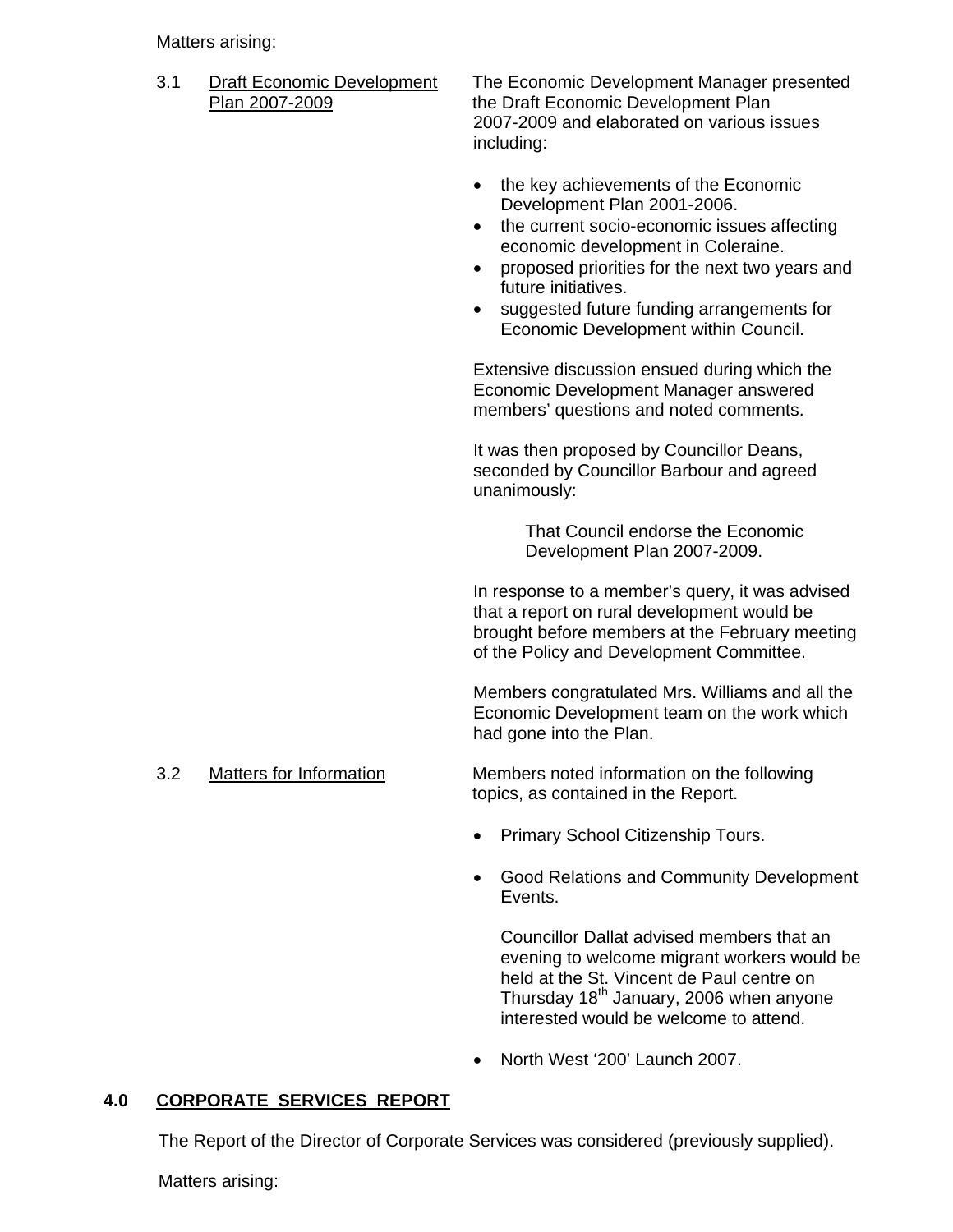(Amendment) Regulations

 4.1 Draft Local Government Members noted information on the Draft (Payments to Councillors) Regulations (as contained in the Report).

(Northern Ireland) 2007 The Town Clerk and Chief Executive and the Director of Corporate Services answered members' queries on the abolition of the Attendance Allowance, the introduction of a Dependants Carers' Allowance and the enhanced Basic Allowance, a report on which would be brought to Committee once official notification had been received.

> The general view of members was that it was a mistake to abolish the Attendance Allowance. It was, however, recommended:

> > That Council welcome the introduction of the Dependants Carers' Allowance, in principle, subject to the Department ensuring that it would be set at an appropriate level.

- 4.2 Local Government (Accounts Members noted that this legislation had now<br>
& Audit) (Amendment) been made; effective from the beginning of the been made; effective from the beginning of the Regulations (Northern new financial year on  $1<sup>st</sup>$  April, 2007. Ireland) 2006
- 4.3 Local Government Companies Members noted that this legislation had now (Best Value) Order (Northern been made; effective from  $22<sup>nd</sup>$  January, 2007. Ireland) 2006
- 
- 
- 

4.4 Rates Estimates – 2007/08 Consideration was given to information on this Financial Year topic, as contained in the Report.

4.5 Accounts Members noted that accounts for December 2006 had been issued.

4.6 New Appointment The following appointment had been made in accordance with the Local Government Staff Commission's Code of Procedures on Recruitment and Selection:

Leisure Services Department

Centre Attendant/Lifeguard: Mr. R. Dennison

### **5.0 LAND AND PROPERTY**

The Report of the Head of Administrative Services on Land and Property was considered (previously supplied).

Matters arising:

5.1 Replacement House at 16 and The Head of Administrative Services reminded 16A Ballyreagh Road, members of the circumstances of this issue Portstewart **Following the site visit on 8<sup>th</sup> January, 2007.**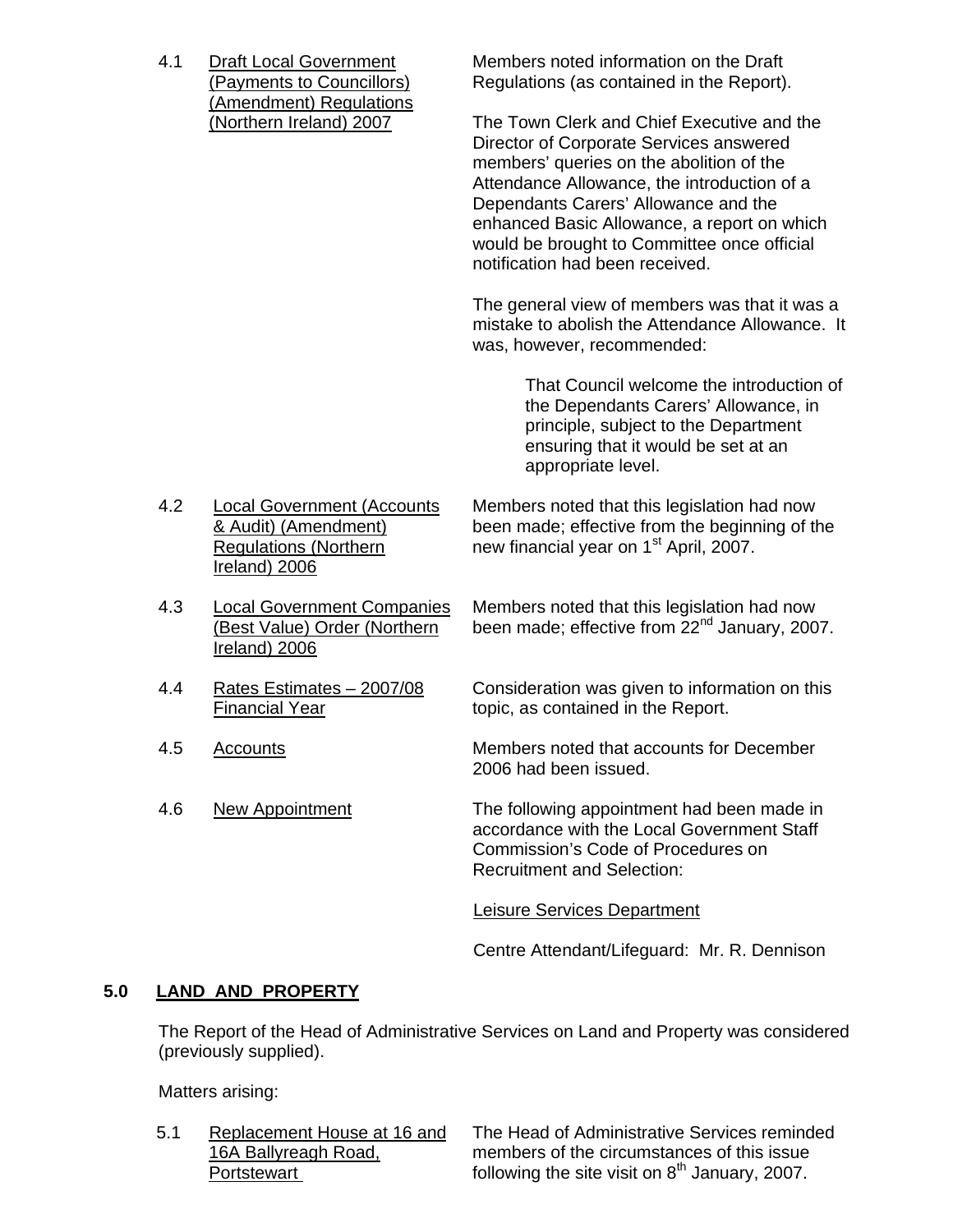Recommended:

 That the 16 x 4 metre strip of land adjacent to this location be declared surplus to Council's requirements.

5.2 Side Slope Behind 19 Bayhead Members noted that, as a result of a 1960s Road, Portballintrae Vesting Order, the side slopes around the main bay in Portballintrae were in Council ownership. It had, however, recently been discovered that the previous owner of 19 Bayhead Road had registered ownership of the side slope down to the beach behind the house in their name, with Land Registry. Although the current owner of 19 Bayhead Road had not, as yet, contested Council's ownership, Council's approval to correct the record was sought.

Recommended:

 That the Head of Administrative Services proceed with the necessary legal steps to re-register this land back into Council ownership.

5.3 Covenants Consideration was given to information on this topic, as contained in the Report.

Recommended:

 That the Property Working Group be convened to consider the general principles that should guide the enforcement or release of covenants; and that a decision on the two current requests be then made by the Policy and Development Committee in the light of that advice on general principles.

# **6.0 NOTICE OF MOTION**

 The undernoted Notice of Motion was proposed by Councillor Dallat and seconded by Councillor McLaughlin:

"This Council deplores attacks on the elderly, calls for greater priority to be given to community policing and demands that legislation and custodial sentences match the severity of the crimes of theft and violence carried out against all citizens and in particular our senior citizens."

 Councillor Dallat spoke to the Motion and requested members' support. Following discussion, it was recommended unanimously:

That Council endorse the Motion.

 It was agreed that a copy of the Motion be sent to the Lord Chief Justice, the Chief Constable, Coleraine District Commander and the Coleraine District Policing Partnership.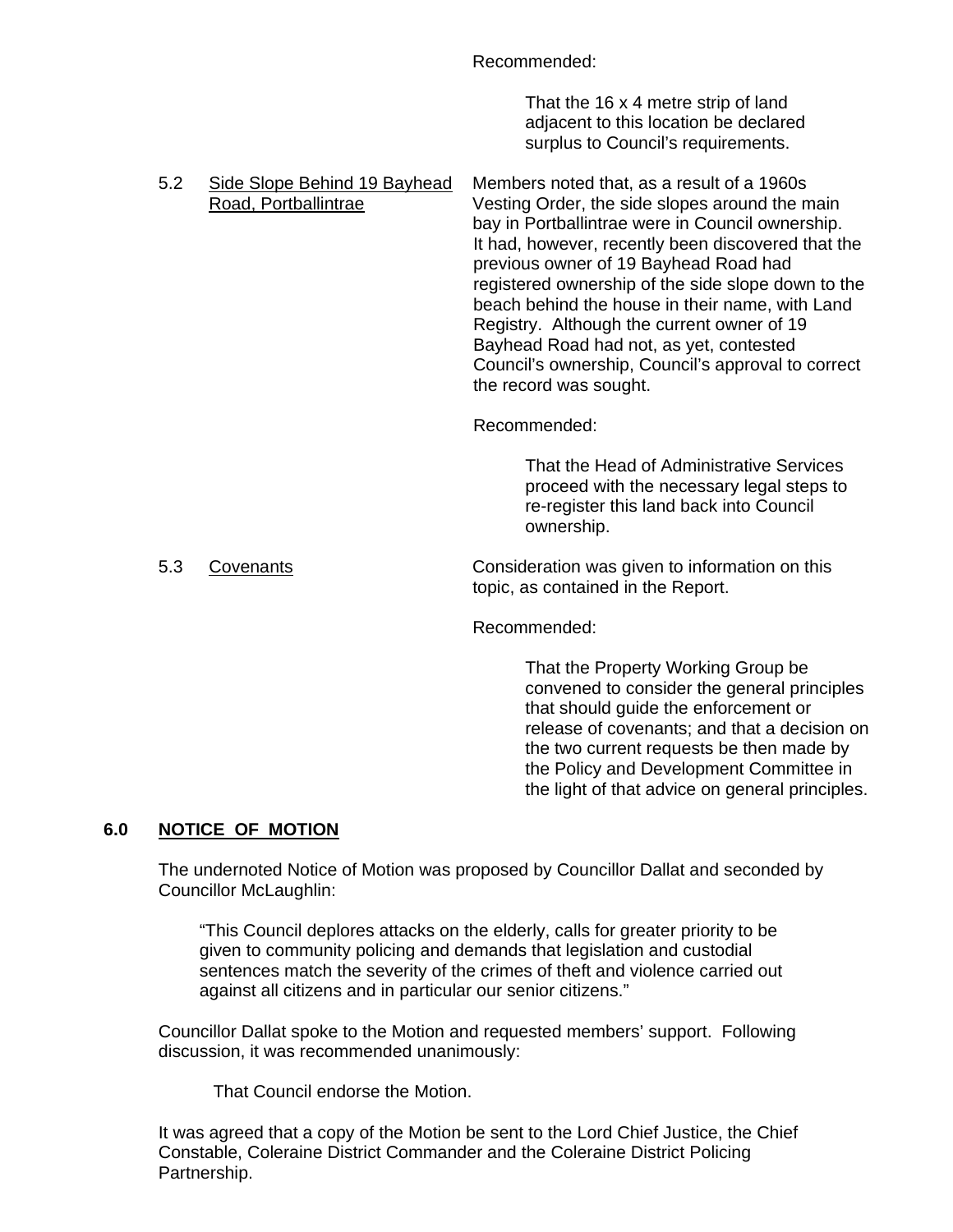#### **7.0 PUBLIC SECTOR JOB LOSSES** - **COLERAINE**

 Consideration was given to the Report of the Town Clerk and Chief Executive on this topic (previously supplied). Following discussion, it was recommended:

 That Council prepare a substantive response to address this issue, and institute a cohesive community campaign, encompassing all representative bodies, to deliver the response to Government at the highest levels.

 Members noted that arrangements for the response would require an extended period of preparation.

#### **8.0 LONDONDERRY AREA ELECTORAL OFFICE**

 Read letter requesting the use of the Minor Hall in Portstewart as a polling station, for the Strand and part of the Portstewart electoral wards, for future elections.

Recommended:

 That Council agree to the request of the Londonderry Area Electoral Office.

#### **9.0 DOE LOCAL GOVERNMENT DIVISION**

 Read letter advising that Mr. Stephen Knox had been designated as Local Government Auditor with effect from 4<sup>th</sup> December, 2006.

Noted.

#### **10.0 THE SEMPLE REVIEW INTO AFFORDABLE HOUSING**

 Read notice from the University of Ulster advising that a seminar on this topic would be held on 1<sup>st</sup> February, 2007 in Malone House, Belfast. The seminar would be run in partnership with the Royal Town Planning Institute, the Royal Institution of Chartered Surveyors and the Environmental & Planning Association for Northern Ireland.

 Any members interested in attending were asked to contact the Administrative Officer.

 Members also noted that a draft response to this Interim Report would be presented to Council in January.

#### **11.0 MR. JOSEPH MAGWIRA, CHIEF EXECUTIVE, ZOMBA MUNICIPAL ASSEMBLY**

 Members noted that Mr. Joseph Magwira would be arriving in Coleraine on a working visit from  $22^{nd}$  January to  $4^{th}$  February, 2007. All members were invited to a Mayoral reception on Thursday 25<sup>th</sup> January, 2007.

The Town Clerk and Chief Executive extended thanks to all involved in